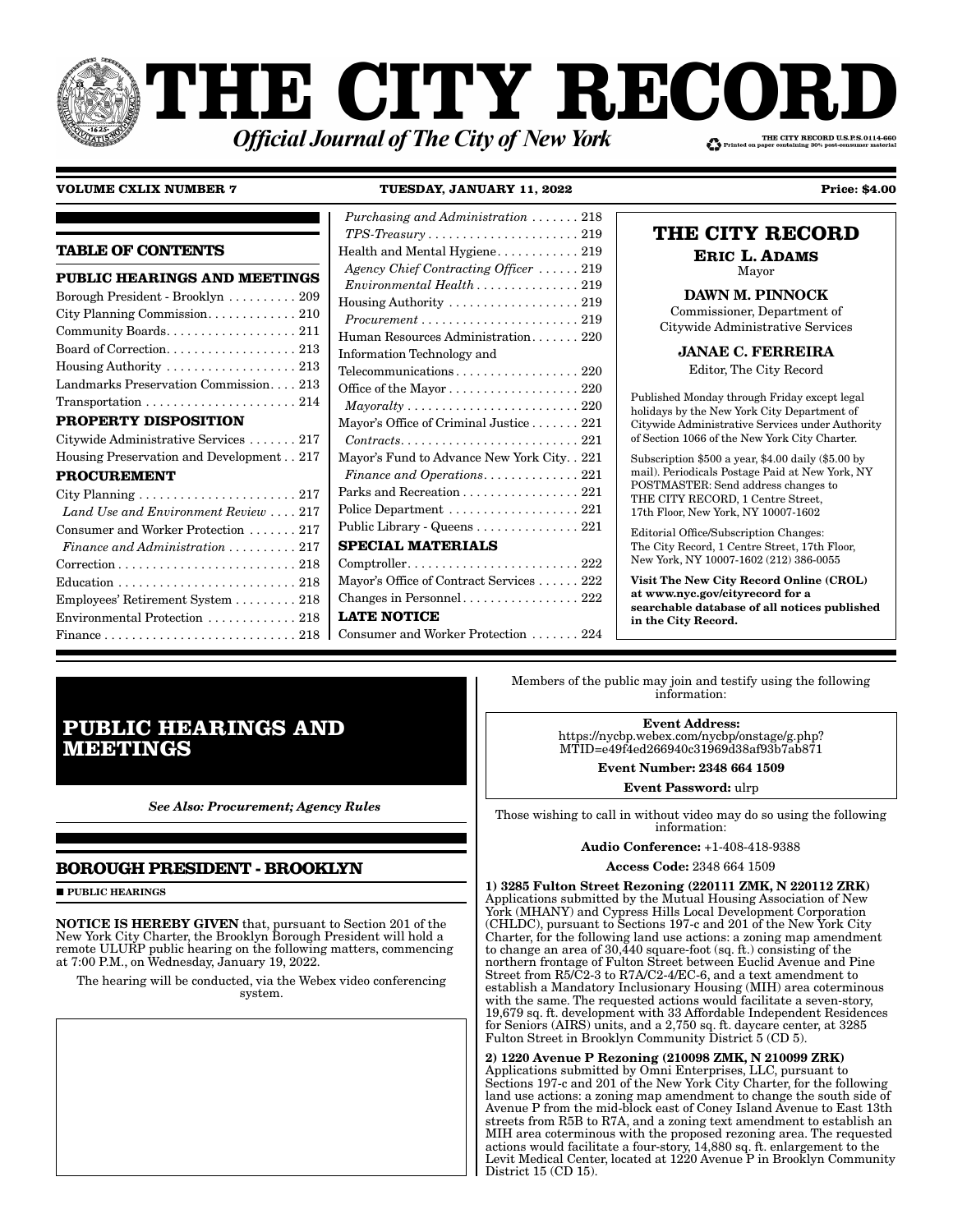## 3) 103 Lee Avenue (210312 ZMK, N 210313 ZRK)

Applications submitted by Sbeny Holdings LLC, pursuant to Sections 197-c and 201 of the New York City Charter, for the following land use actions: a zoning map amendment to change an area that is roughly between Williamsburg Street East, Keap Street, and Hooper Street, from R6 and R6/C1-3 to R7X/C2-4, and a zoning text amendment to establish an MIH area coterminous with the same. The requested actions would facilitate an eight-story 52,925 sq. ft. mixed development with 52 apartments and 7,786 sq. ft. of ground-floor commercial space, at 103 Lee Avenue in Brooklyn Community District 1 (CD 1). Approximately 16 units would be affordable to households earning on average, 80 percent of Area Median Income (AMI), pursuant to MIH Option 2.

This hearing will be recorded for public transparency and made available on Borough President Reynoso's YouTube channel, One Brooklyn.

*Note: For further information on accessibility or to make a request for accommodations, such as sign language interpretation services, please contact Inna Guzenfeld, via email, at* inna.guzenfeld@brooklynbp.nyc. gov*, at least five (5) business days in advance to ensure availability.*

Accessibility questions: Inna Guzenfeld (718) 802-3754, inna.guzenfeld@brooklynbp.nyc.gov, by: Wednesday, January 12, 2022, 5:00 P.M.

 $\div$  j11-19

# **CITY PLANNING COMMISSION**

#### **PUBLIC HEARINGS**

 $|\mathfrak{F}||\mathfrak{h}||$   $\mathfrak{g}$ 

In support of the City's continued efforts to contain the spread of COVID-19, the City Planning Commission will hold a public hearing accessible both in person and remotely.

The public hearing will be held, on Wednesday, January 19, 2022, starting, at 10:00 A.M. Eastern Daylight Time. The public hearing will be held in person in the NYC City Planning Commission Hearing Room, Lower Concourse, 120 Broadway, New York, NY. Masks are required to be worn to enter the building and during the hearing.

The meeting will be live streamed through Department of City Planning's (DCP's) website and accessible from the following webpage, which contains specific instructions on how to observe and participate remotely via the teleconferencing application Zoom, as well as materials relating, to the meeting: https://www1.nyc.gov/site/ nycengage/events/city-planning-commission-public-meeting/327124/1.

Members of the public, attending remotely should observe the meeting through DCP's website. Verbal testimony can be provided remotely by joining the meeting using either Zoom or by calling the following number and entering the information listed below:

 877 853 5247 US Toll-free 888 788 0099 US Toll-free

253 215 8782 US Toll Number

213 338 8477 US Toll Number

 Meeting ID: 618 237 7396 [Press # to skip the Participation ID] Password: 1

Written comments will also be accepted until 11:59 P.M., one week before the date of vote. Please use the CPC Comments form that is accessible through the above webpage.

Please inform the Department of City Planning if you need a reasonable accommodation, such as a sign language interpreter, in order to participate in the meeting. The submission of testimony, verbal or written, in a language other than English, will be accepted, and real time interpretation services will be provided based on available resources. Requests for a reasonable accommodation or foreign language assistance during the meeting should be emailed to *[AccessibilityInfo@planning.nyc.gov]* or made by calling *[212-720-3508].*  Requests must be submitted, at least five business days before the meeting.

> BOROUGH OF BROOKLYN Nos. 1 & 2 *SUTTER AVENUE REZONING*

#### CD 5 C 210031 ZMK

IN THE MATTER OF an application submitted by Almonte Lincoln LLC, pursuant to Sections 197-c and 201 of the New York City Charter for an amendment of the Zoning Map, Section Nos. 17c and18a:

No. 1

- changing from an R5 District to an R6A District property, bounded by a line 90 feet northerly of Sutter Avenue, Lincoln Avenue, Sutter Avenue, and Autumn Avenue; and
- 2. establishing within the proposed R6A District a C2-4 District, bounded by a line 90 feet northerly of Sutter Avenue, Lincoln Avenue, Sutter Avenue, and Autumn Avenue;

as shown on a diagram (for illustrative purposes only) dated October 4, 2021, and subject, to the conditions of CEQR Declaration E-633.

#### No. 2

CD 5 N 210032 ZRK

IN THE MATTER OF an application submitted by Almonte Lincoln LLC, pursuant to Section 201 of the New York City Charter, for an amendment of the Zoning Resolution of the City of New York, modifying APPENDIX F for the purpose of establishing a Mandatory Inclusionary Housing area.

Matter underlined is new, to be added;

Matter struck out is to be deleted;

Matter within # # is defined in Section 12-10;

\* indicates where unchanged text appears in the Zoning Resolution. \* \* \*

## APPENDIX F

Inclusionary Housing Designated Areas and Mandatory Inclusionary Housing Areas

BROOKLYN

Brooklyn Community District 5



Mandatory Inclusionary Housing Area (see Section 23-154(d)(3))

Area # - [date of adoption] - MIH Program Option 1 and Option 2

Portion of Community District 5, Brooklyn

\* \* \*

BOROUGH OF MANHATTAN

No. 3

# *WEST VILLAGE BID*

 $CD 2$  N  $220217$  BDM

IN THE MATTER OF an application submitted by New York City Department of Small Business Services on behalf of the West Village Business Improvement District Steering Committee, pursuant to Section 25-405(a) of Chapter 4 of Title  $25$  of the Administrative Code of the City of New York, as amended, concerning the establishment of the West Village Business Improvement District.

Map 4 – [date of adoption]

\* \* \* \* \* \*

\* \* \*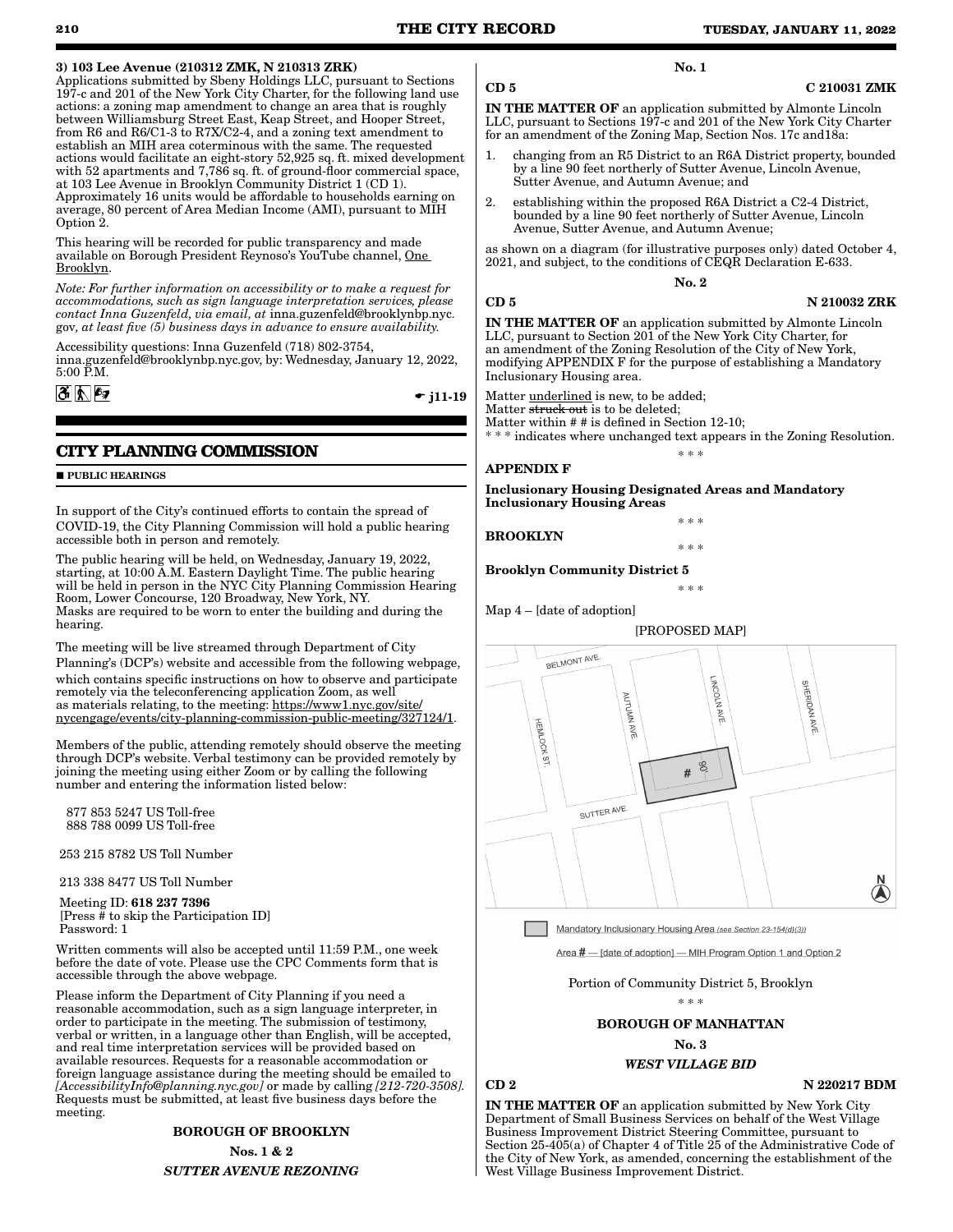Nos. 4 & 5

*NEW PROVIDENCE REDEVELOPMENT -* 225 *EAST 45TH STREET* No. 4

#### CD 6 C 220131 PSM

IN THE MATTER OF an application submitted by the Department of Housing Preservation and Development (HPD) and the Department of Homeless Services (DHS), pursuant to Section 197-c of the New York City Charter, modifying the restriction limiting the capacity of the shelter facility located, at 215-225 East 45th Street (Block 1319, Lots 8 and 11) for use as supportive and affordable housing.

No. 5

# $CD 6$  C 220132 HAM

IN THE MATTER OF an application submitted by the Department of Housing Preservation and Development (HPD)

- 1) pursuant to Article 16 of the General Municipal Law of New York State for:
	- 1. the designation of property, located, at 215-225 East 45th Street (Block 1319, Lots 8 and 11) as an Urban Development Action Area; and
	- 2. an Urban Development Action Area Project for such area; and
- 2) pursuant to Section 197-c of the New York City Charter for the disposition of such property to a developer to be selected by HPD;

to facilitate a development containing approximately 171 shelter beds and 130 supportive and affordable housing units.

### BOROUGH OF QUEENS

No. 6

### *SUTPHIN BOULEVARD BID EXPANSION*

CD 12 N 220224 BDQ

IN THE MATTER OF an application submitted by New York City Department of Small Business Services, pursuant to Section 25-405(a) of Chapter 4 of Title 25 of the Administrative Code of the City of New York, as amended, concerning amending of the Sutphin Boulevard Business Improvement District.

### Nos. 7 & 8

*98-81 QUEENS BOULEVARD REZONING* No. 7

#### $CD 6$  C 210161 ZMQ

IN THE MATTER OF an application submitted by Trylon LLC, pursuant to Sections 197-c and 201 of the New York City Charter for an amendment of the Zoning Map, Section No. 14a:

- 1. eliminating from within an existing R7-1 District a C1-2 District, bounded by 66th Avenue, 99th Street, 66th Road and Queens Boulevard;
- 2. changing from an R7-1 District to an R8X District property, bounded by 66th Avenue, 99th Street, 66th Road and Queens Boulevard; and
- 3. establishing within the proposed R8X District a C2-4 District, bounded by 66th Avenue, 99th Street, 66th Road and Queens Boulevard;

as shown on a diagram (for illustrative purposes only) dated October 4, 2021, and subject, to the conditions of CEQR Declaration E-634.

#### No. 8

### CD 6 N 210162 ZRQ

IN THE MATTER OF an application submitted by Trylon, LLC, pursuant to Section 201 of the New York City Charter, for an amendment of the Zoning Resolution of the City of New York, modifying APPENDIX F for the purpose of establishing an Mandatory Inclusionary Housing area.

\* \* \*

\* \* \*

Matter underlined is new, to be added;

Matter struck out is to be deleted;

Matter within # # is defined in Section 12-10; \* indicates where unchanged text appears in the Zoning Resolution.

APPENDIX F

Inclusionary Housing Designated Areas and Mandatory Inclusionary Housing Areas

**QUEENS** 

## Queens Community District 6

Map 4 – [date of adoption]



\* \* \*

Mandatory Inclusionary Housing Program Area see Section 23-154(d)(3) Area # - [date of adoption] - MIH Program Option 1 and Option 2

Portion of Community District 6, Queens

\* \* \*

### No. 9

# *97-77 QUEENS BLVD DPR OFFICE SPACE ACQUISITION* CD 6 N 220160 PXQ

IN THE MATTER OF a Notice of Intent to acquire office space submitted by the Department of Citywide Administrative Services and the Department of Parks and Recreation, pursuant to Section 195 of the New York City Charter for use of property, located, at 97-77 Queens Boulevard (Block 2092, Lot 1) (Department of Parks and Recreation offices).

# BOROUGH OF MANHATTAN

### No. 10

### *NYPD OFFICE SPACE 27 CLIFF STREET*

CD 1 N 220153 PXM

IN THE MATTER OF a Notice of Intent to acquire office space submitted by the Department of Citywide Administrative Services and the New York City Police Department, pursuant to Section 195 of the New York City Charter for use of property, located, at 27 Cliff Street (Block 76, Lot 7) for offices and 80 John Street (Block 68, Condominium Lot 1003) for accessory parking (New York Police Department).

Edwin Marshall, Calendar Officer City Planning Commission 120 Broadway, 31st Floor, New York, N.Y. 10271 Telephone (212) 720-3560

Accessibility questions: (212) 720-3508, AccessibilityInfo@planning.nyc. gov, by: Friday, January 14, 2022, 5:00 P.M.

$$
\mid \mathbf{3}
$$

#### j4-19

# **COMMUNITY BOARDS**

**PUBLIC HEARINGS** 

NOTICE IS HEREBY GIVEN that the following matter has been scheduled for public hearing by Community Board:

# BOROUGH OF BROOKLYN

COMMUNITY BOARD NO. 02 - Wednesday, January 19, 6:00 P.M., via Zoom link.

ULURP C200335 ZMK, 200336 ZRK

IN THE MATTER OF an application submitted to the City Planning Commission, by 98 Third Avenue Realty, LLC, requesting an amendment to the Zoning Map, to change M1-2 to R7D/C2-4 and R6B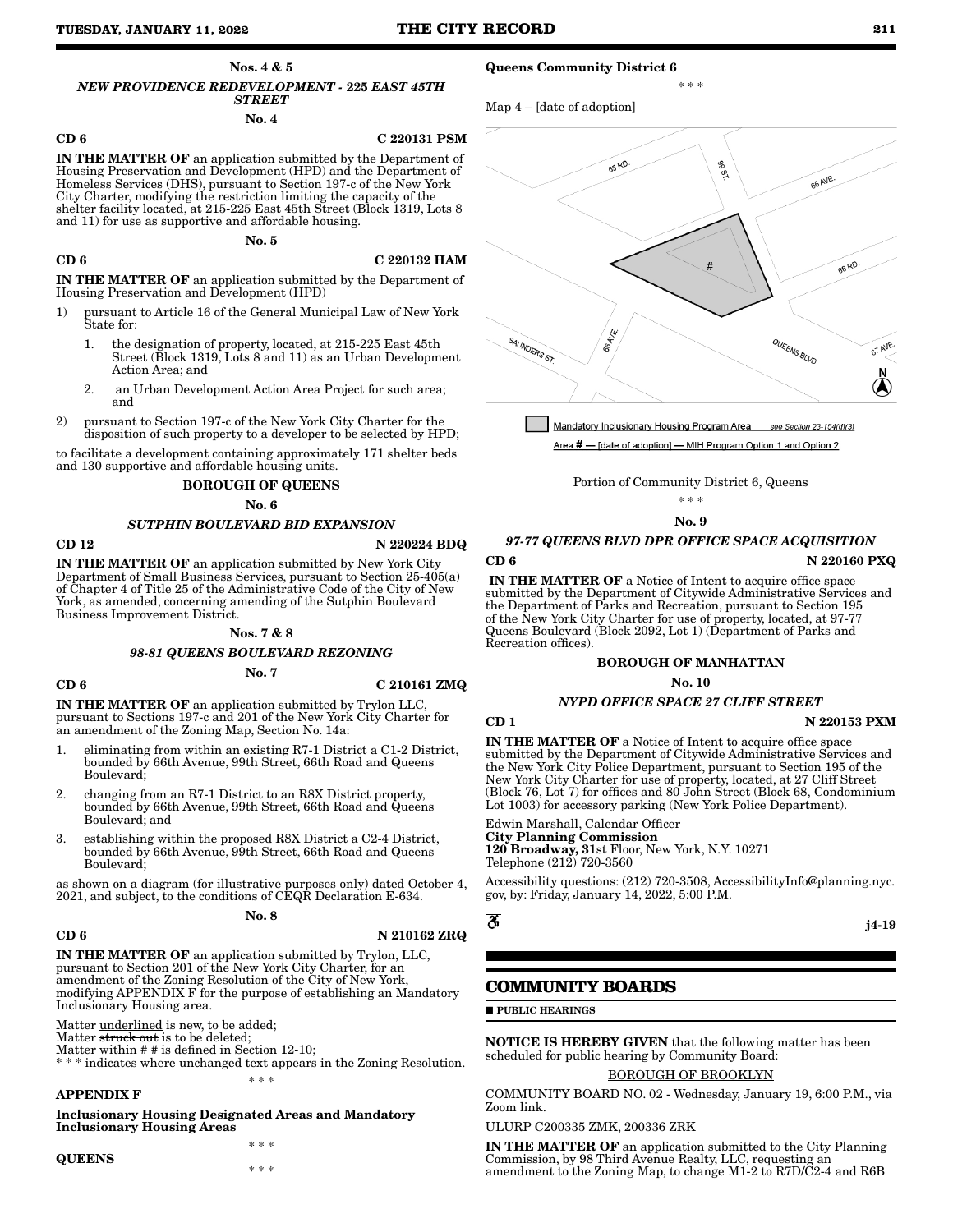and a Zoning Text Amendment to Appendix F, to designate an MIH area to facilitate a new 8-story, approximately 28,000 sq ft, 24 dwelling unit, mixed-use development, including 24,400 sq ft of residential use, and 3,500 sq ft of commercial use, at 300 Bergen Street, in the Boerum Hill neighborhood.

Those who wish to attend or testify, may do so, via Zoom link https:// us06web.zoom.us/j/86073866506?pwd=UEdZRG5wUlZtanhuRUM0U zdiaEpwUT09

Meeting ID: 860 7386 6506 Passcode: 9kMBMQ

One tap mobile+16465189805,,86073866506#,,,,\*246789# US (New York)

+16465588656,,86073866506#,,,,\*246789# US (New York)

Dial by your location

+1 646-518-9805 US (New York) +1 646 558 8656 US (New York)

Meeting ID: 860 7386 6506 Passcode: 246789

Live oral testimony will be accepted from attendees who indicate a desire to speak.

Written testimony is also welcome and must be received, no later than 2:00 P.M., on January 19, 2021; it may be submitted, by email, to bk02@cb.nyc.gov, or conventional mail, to Brooklyn Community Board 2, 350 Jay Street, 8th Floor, Brooklyn, NY 11201.

Accessibility questions: bk02@cb.nyc.gov, by: Thursday, January 13, 2022, 4:00 P.M.

 $|cc|$ 

 $\div$  j11-19

 $cc$ 

NOTICE IS HEREBY GIVEN that the following matters have been scheduled for public hearing by Community Board:

# <u>SOROUGH OF BROOKLYN</u>

COMMUNITY BOARD NO. 18 - Wednesday, January 19, 2022, 7:00 P.M., Board Office Meeting Room, 1097 Bergen Avenue and via WebEx for participants who wish to participate online.

BSA Cal. No. #337-90-BZ – Premises affected – 1415 East 92 Street, Block 8238, Lot 9. A Public Hearing on an Application filed, pursuant to Section 11-411 of the Zoning Resolution of the City of New York, as amended, to request an extension of the term of the variance previously granted, which expires on June 2, 2022, for a term of ten  $(10)$  years, that allows the continued operation of an automotive service repair station, and on-site parking for cars waiting to be serviced at the Premises.

Please Note:

The allowable occupancy for the Board Office Meeting Room (e.g. 70 members of the public will be permitted in the room). All meeting attendees will be required to practice physical distancing and all attendees over the age of two who are medically able to tolerate a face covering will be required to wear a face covering, regardless of vaccination status. Videoconferencing information for those who wish to participate online, is as follows:

#### REGULAR MONTHLY BOARD MEETING – January 19, 2022, 7:00 P.M.

Event address for Attendees:

https://nyccb.webex.com/nyccb/onstage/g.php?MTID=ed366f06cbd1497 2cf709a87c67694a3c Date and time: Wednesday, January 19, 2022, 7:00 P.M. Eastern

Standard Time (New York, GMT-05:00) Duration: 2 hours

Event number: 2349 892 8628

Event password: fkFD3HJxC32

Video Address: 23498928628@webex.com

You can also dial 173.243.2.68 and enter your meeting number. United States Toll+1-408-418-9388 Show all global call-in numbers Access code: 2349 892 8628

#### *Health and Safety Statement: Please do not attend this meeting if:*

- *You have experienced any symptoms of COVID-19 within the past 10 days (a fever of 100.0 degrees Fahrenheit or greater, a new cough, new loss of taste or smell, or shortness of breath).*
- *You have tested positive for COVID-19 within the past 10 days.*
- *You have been in close contact (within 6 feet for at least 10 minutes over a 24-hour period) with anyone while they had COVID-19 within the past 10 days and are required to quarantine under existing CDC guidance (you have not had COVID-19 within the past 3 months, and you are not fully vaccinated).*

**NOTICE IS HEREBY GIVEN** that the following matters have been scheduled for public hearing by Community Board:

# BOROUGH OF BROOKLYN

COMMUNITY BOARD NO.1 – Tuesday, January 11, 2022, at 6:00 P.M., Community Board #1 Public Hearing, via WEBEX (While we cannot meet in person, we will be meeting virtually. Below are options for you to connect.) All persons who wish to speak or submit testimony, MUST SIGN UP PRIOR to the meeting by 2:00 P.M. NOTE --- All persons who wish to speak during the meeting --- Please see form: https://www1.nyc. gov/site/brooklyncb1/meetings/speaker-request-form.page

# Meeting Link:

https://nyccb.webex.com/nyccb/onstage/g.php?MTID=e612f6401bfc6b61 7d3afa75563a41bf8

Meeting Number: 2341 196 7133 Meeting Password: ErjcjJPr263 Join by phone : 1-646-992-2010 (NYC) Access Code: 2341 196 7133

PRESENTATION: City Planning (C 210299 ZMK, 210300ZRK) 840 Lorimer Street, Brooklyn, NY 11222 - The Project Area consists of the southern most tax lots of tax block 2679, bounded by Driggs Avenue to the south, Lorimer Street to the west and Manhattan Avenue to the east. The lots in the Project Area are lots 32, 34, 42 and 43. Lot 43 is the Development Site. (Applicant/Presenter: Mr. Richard Lobel, Sheldon Lobel PC and Ms. Amanda Iannotti, Sheldon Lobel PC) IN THE MATTER OF an application submitted by Zucker Enterprises, LLC, pursuant to Sections 197-c and 201 of the New York City Charter for the amendment of the Zoning Map, Section No. 13a:,

- 1) eliminating from within an existing R6A District a C2-4 District bounded by a line perpendicular to the northeasterly street line of Lorimer Street distant 135 feet northwesterly (a measured along the street line) from the point of intersection of the northeasterly street line of Lorimer Street and the northwesterly street line of Driggs Avenue, Manhattan Avenue, Driggs Avenue, and a line midway between Lorimer Street and Manhattan Avenue;
- 2) eliminating a Special Mixed Use District (MX-8) bounded by a line perpendicular to the northeasterly street line of Lorimer Street distant 135 feet northwesterly (a measured along the street line) from the point of intersection of the northeasterly street line of Lorimer Street and the northwesterly street line of Driggs Avenue, a line midway between Lorimer Street and Manhattan Avenue, Driggs Avenue, and Lorimer Street;
- 3) changing from an R6A District to a C4-5D District property bounded by a line perpendicular to the northeasterly street line of Lorimer Street distant 135 feet northwesterly (a measured along the street line) from the point of intersection of the northeasterly street line of Lorimer Street and the northwesterly street line of Driggs Avenue, Manhattan Avenue, Driggs Avenue, and a line midway between Lorimer Street and Manhattan Avenue; and
- 4) changing from an M1-2/R6 District to a C4-5D District property bounded by a line perpendicular to the northeasterly street line of Lorimer Street distant 135 feet northwesterly (a measured along the street line) from the point of intersection of the northeasterly street line of Lorimer Street and the northwesterly street line of Driggs Avenue, a line midway between Lorimer Street and Manhattan Avenue, Driggs Avenue, and Lorimer Street; as shown on a diagram (for illustrative purposes only), dated November 29, 2021, and subject to the conditions of CEQR Declaration E-650.

Accessibility questions: CB#1, (718) 389-0009, bk01@cb.nyc.gov, by: Monday, January 3, 2022, 2:00 P.M.

j3-11

NOTICE IS HEREBY GIVEN that the following matter has been scheduled for a virtual public hearing by community board:

# BOROUGH OF THE BRONX

COMMUNITY BOARD NO. 3 – Tuesday, January 11, 2022, at 6:00 P.M., via CISCSO Webex Teleconference,

j6-19 7d579c597fd - 646-992-2010,https://nyccb.webex.com/nyccb/j.php?MTID=m0268837761e31c8330d7e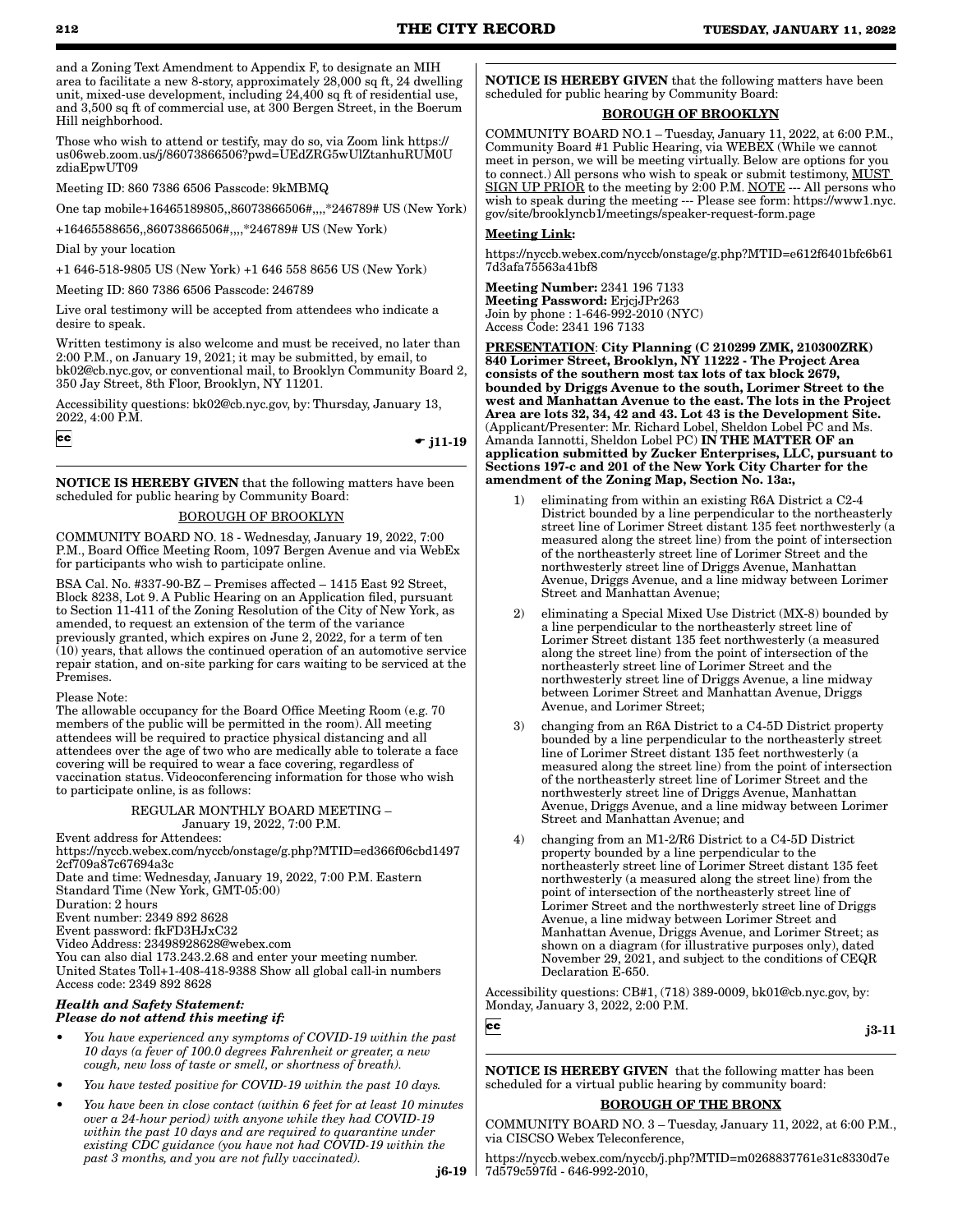ACCESS CODE 234 051 91809; Password: pkVkFF6ai47

A Public Hearing on 54 Single Adult Stabilization Beds at 963 Prospect Avenue - Service Provider is Acacia

j4-11

# **BOARD OF CORRECTION**

#### **NOTICE**

The New York City Board of Correction will hold a public meeting on Tuesday, January 11, 2022, at 9:00 A.M. The Board will discuss issues impacting the New York City jail system. This meeting will be held remotely.

More information is available on the Board's website.

j5-11

# **HOUSING AUTHORITY**

#### **MEETING**

Because of the on-going COVID-19 health crisis and in relation to Chapter 417 of the Laws of 2021, the Board Meeting of the New York City Housing Authority, scheduled for Wednesday, January 26, 2022, at 10:00 A.M., will be limited to viewing the live-stream or listening via phone instead of attendance in person.

For public access, the meeting will be streamed live on NYCHA's YouTube Channel, http://nyc.gov/nycha, and NYCHA Website, https:// www1.nyc.gov/site/nycha/about/board-meetings.page, or can be accessed via Zoom, by calling (646) 558-8656 using Webinar ID: 862 5078 6041 and Passcode: 7368587680.

For those wishing to provide public comment, pre-registration is required via email, to corporate.secretary@nycha.nyc.gov, or by contacting (212) 306-6088, no later than 5:00 P.M., on the day prior to the Board Meeting. When pre-registering, please provide your name, development, or organization name, contact information and item you wish to comment on. You will then be contacted with instructions for providing comment. Comments are limited to the items on the Calendar.

Speaking time will be limited to three (3) minutes. Speakers will provide comment in the order in which the requests to comment are received. The public comment period will conclude upon all speakers being heard or at the expiration of thirty (30) minutes allotted for public comment, whichever occurs first.

Copies of the Calendar are available on NYCHA's Website, at https:// www1.nyc.gov/site/nycha/about/board-meetings.page, to the extent practicable, no earlier than 24 hours before the upcoming Board Meeting. Copies of the draft Minutes are available on NYCHA's Website, https://www1.nyc.gov/site/nycha/about/board-meetings.page, no earlier than 3:00 P.M., on the Thursday following the Board Meeting.

Any changes to the schedule will be posted on NYCHA's Website, at https://www1.nyc.gov/site/nycha/about/board-meetings.page, and via social media, to the extent practicable, at a reasonable time before the meeting.

Any person requiring a reasonable accommodation in order to participate in the Board Meeting, should contact the Office of the Corporate Secretary, by phone, at (212) 306-6088, or by email, at corporate.secretary@nycha.nyc.gov, no later than January 12, 2022, at 5:00 P.M.

For additional information regarding the Board Meeting, please contact the Office of the Corporate Secretary, by phone (212) 306-6088, or by email, at corporate.secretary@nycha.nyc.gov.

j6-26

# **LANDMARKS PRESERVATION COMMISSION**

**PUBLIC HEARINGS** 

NOTICE IS HEREBY GIVEN, that pursuant to the provisions of Title 25, Chapter 3 of the Administrative Code of the City of New York (Sections 25-303, 25-307, 25-308, 25-309, 25-313, 25-318, 25-320), on Tuesday, January 11, 2022, the Landmarks Preservation Commission (LPC or Preservation Commission (LPC or agency), will hold a public

hearing by teleconference, with respect to the properties list below, and then followed by a public meeting.

The final order and estimated times for each application will be posted on the Landmarks Preservation Commission website, the Friday before the hearing. Please note that the order and estimated times are subject to change. The teleconference will be by the Zoom app and will be live streamed on the LPC's YouTube channel, www.youtube.com/nyclpc. Members of the public should observe the meeting on the YouTube channel and may testify on particular matters by joining the meeting using either the Zoom app or by calling in from any phone. Specific instructions on how to observe and testify, including the meeting ID and password, and the call-in number, will be posted on the agency's website, under the "Hearings" tab, https://www1.nyc.gov/site/lpc/ hearings/ hearings.page, on the Monday before the public hearing. Any person requiring language assistance services or other reasonable accommodation in order to participate in the hearing or attend the meeting, should contact the LPC, by contacting Sasha Sealey, Community and Intergovernmental Affairs, at ssealey@lpc.nyc.gov, at least five (5) business days before the hearing or meeting. Please note: Due to the City's response to COVID-19, this public hearing and meeting is subject to change and/or cancellation.

### 403 Pacific Street - Boerum Hill Historic District LPC-22-04819 - Block 184 - Lot 7502 - Zoning: R6B CERTIFICATE OF APPROPRIATENESS

A modified Italianate style rowhouse, designed by John Doherty & Michael Murray and built in 1850-1855. Application is to construct a rear yard addition and alter the rear façade.

#### 204 Washington Park - Fort Greene Historic District LPC-22-04314 - Block 2089 - Lot 6 - Zoning: R6B CERTIFICATE OF APPROPRIATENESS An Italianate style rowhouse, built c. 1870. Application is to remove a

bay window and alter the rear extension and rear façade.

37-02 82nd Street - Jackson Heights Historic District LPC-21-02429 - Block 1292 - Lot 6 - Zoning: C4-3 CERTIFICATE OF APPROPRIATENESS A Neo-Tudor style commercial building, designed by Morrell Smith and built in 1928-29. Application is to install a barrier-free access

5 Crosby Street - SoHo-Cast Iron Historic District Extension LPC-22-04305 - Block 233 - Lot 30 - Zoning: M1-5B CERTIFICATE OF APPROPRIATENESS

A Neo-Grec style warehouse building, designed by Detlef Lienau and built in 1864-65. Application is to establish a Master Plan governing the future installation of painted wall signs.

#### 114 Waverly Place - Greenwich Village Historic District LPC-22-05386 - Block 552 - Lot 51 - Zoning: R7-2 CERTIFICATE OF APPROPRIATENESS

A rowhouse originally built in 1826 and altered in the French Art Nouveau style by William Sanger in 1920. Application is to paint the façade.

#### 165 Waverly Place - Greenwich Village Historic District LPC-22-04850 - Block 593 - Lot 51 - Zoning: R6 CERTIFICATE OF APPROPRIATENESS

A vernacular style dispensary building, built in 1831, and altered in 1854. Application is to install a barrier-free access lift and reconstruct and modify the stoop.

### 315 Central Park West - Upper West Side/Central Park West Historic District

LPC-21-08769 - Block 1205 - Lot 29 - Zoning: R10A CERTIFICATE OF APPROPRIATENESS A Neo-Renaissance style apartment building, designed by Schwartz & Gross and built in 1911-12. Application is to install banner signs.

23 West 83rd Street - Upper West Side/Central Park West Historic District

LPC-22-03260 - Block 1197 - Lot 119 - Zoning: R8B CERTIFICATE OF APPROPRIATENESS A Romanesque Revival style rowhouse, designed by Charles H. Lindsley and built in 1891-92. Application is to replace a window.

256 West 88th Street - Riverside - West End Historic District LPC-22-01831 - Block 1235 - Lot 156 - Zoning: R10A CERTIFICATE OF APPROPRIATENESS

A Renaissance Revival style rowhouse, designed by Nelson M. Whipple and built in 1884, and altered by C. Jackson in 1911. Application is to construct rooftop and rear yard additions.

173-175 Riverside Drive - Riverside - West End Historic District LPC-22-03297 - Block 1250 - Lot 67 - Zoning: R10A; R8 CERTIFICATE OF APPROPRIATENESS

A Neo-Renaissance style apartment building, designed by J.E.R. Carpenter and built in 1925-26. Application is to reconstruct and modify the rooftop parapet and balustrade.

980 Park Avenue - Park Avenue Historic District LPC-22-04473 - Block 1495 - Lot 132 - Zoning: R10 CERTIFICATE OF APPROPRIATENESS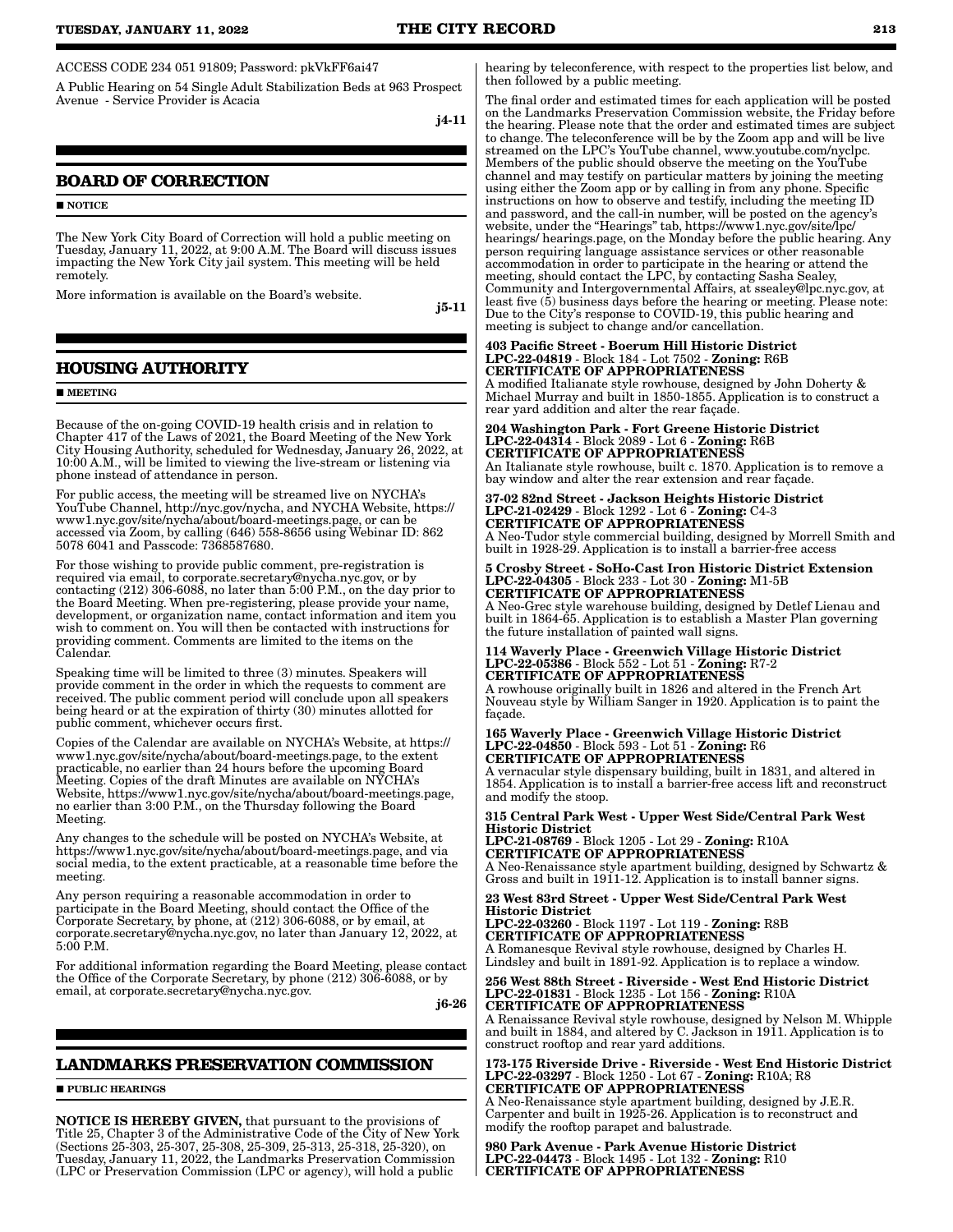A Second Empire/Gothic Revival style church parish hall and rectory, designed by Patrick Charles Keely and built in 1881-1883. Application is to install a canopy.

Jumel Terrace; West 162nd Street - Jumel Terrace Historic District LPC-22-05047 - Block - Lot - Zoning: R7-2 BINDING REPORT

Two sites, located on concrete sidewalks within the historic district. Application is to install historical marker signs.

d28-j11

# **TRANSPORTATION**

**PUBLIC HEARINGS** 

NOTICE IS HEREBY GIVEN, pursuant to law, that the following proposed revocable consents, have been scheduled for a public hearing by the New York City Department of Transportation. The hearing will be held remotely commencing on Thursday, January 20, 2022 at 2:00 P.M., via the WebEx platform and in person, on the following petitions for revocable consent.

> WebEx: Meeting Number (access code): 2630 044 0643 Meeting Password: F2RsnQ4xzm5

The hearing will be held in person at 55 Water Street, BID ROOM, in the Borough of Manhattan. Masks are required to be worn to enter the building and during the hearing. If you or a representative are planning to attend in person, please complete the health screening available at dotcovidvisitorscreening.info. If you do not have internet access, conduct a self-screening using the information below:

Please do not attend this meeting if:

- You have experience any symptoms of COVID-19 within the past 10 days (a fever of 100.0 degrees Fahrenheit or greater, a new cough, new loss of taste or smell, or shortness of breath).
- You have tested positive for COVID-19 within the past 10 days.
- You have been in close contact (within 6 feet for at least 10 minutes over a 24-hour period) with anyone while they had COVID-19 within the past 10 days, and are required to quarantine under existing CDC guidance (you have not had COVID-19 within the past 3 months, and you are not fully vaccinated).

#1 IN THE MATTER OF a proposed revocable consent authorizing 224 Shur LLC to construct, maintain and use a vault under the roadway beyond the south curb line of West 57<sup>th</sup> Street between Broadway and 7th Avenue, in the Borough of Manhattan. The proposed revocable consent is for a term of ten years from Approval Date by the Mayor and provides among other terms and conditions for compensation payable to the City according to the following schedule:  $R.P. + 2559$ 

From the Approval Date by the Mayor to June 30, 2022 - \$27,430/ per annum.

| For the period July 1, 2022 to June 30, 2023 - \$27,877 |  |  |  |
|---------------------------------------------------------|--|--|--|
| For the period July 1, 2023 to June 30, 2024 - \$28,324 |  |  |  |
| For the period July 1, 2024 to June 30, 2025 - \$28,771 |  |  |  |
| For the period July 1, 2025 to June 30, 2026 - \$29,218 |  |  |  |
| For the period July 1, 2026 to June 30, 2027 - \$29,665 |  |  |  |
| For the period July 1, 2027 to June 30, 2028 - \$30,112 |  |  |  |
| For the period July 1, 2028 to June 30, 2029 - \$30,559 |  |  |  |
| For the period July 1, 2029 to June 30, 2030 - \$31,006 |  |  |  |
| For the period July 1, 2030 to June 30, 2031 - \$31,453 |  |  |  |
| For the period July 1, 2031 to June 30, 2032 - \$31,900 |  |  |  |

With the maintenance of a security deposit in the sum of \$32,000 the insurance shall be in the amount of Two Million Dollars (\$2,000,000) per occurrence for bodily injury and property damage, One Million Dollars (\$1,000,000) for personal and advertising injury, Two Million Dollars (\$2,000,000) aggregate, and Two Million Dollars (\$2,000,000) products/completed operations.

#2 IN THE MATTER OF a proposed revocable consent authorizing BOP NW LLC, to construct, maintain and use Five (5) security bollards on the south sidewalk of West 33rd Street, between Ninth Avenue and Tenth Avenue, in front of the property located at 442 West  $33^{\text{rd}}$  Street, in the Borough of Manhattan. The proposed revocable consent is for a term of ten years from the Approval Date by the Mayor and provides

among other terms and conditions for compensation payable to the City according to the following schedule: R.P. # 2508

There shall be no compensation required for this Consent in accordance with Title 34 Section 7-04(a)(33) of the Rules of the City of New York.

With the maintenance of a security deposit in the sum of \$10,000 the insurance shall be in the amount of Two Million Dollars (\$2,000,000) per occurrence for bodily injury and property damage, One Million Dollars (\$1,000,000) for personal and advertising injury, Two Million Dollars (\$2,000,000) aggregate, and Two Million Dollars (\$2,000,000) products/completed operations.

#3 IN THE MATTER OF a proposed revocable consent authorizing BOP SE LLC, to construct, maintain and use 49 security bollards on the north sidewalk of West 31st Street, between Ninth Avenue and Tenth Avenue, in front of the property located at 401 West 31<sup>st</sup> Street, in the Borough of Manhattan. The proposed revocable consent is for a term of ten years from the Approval Date by the Mayor and provides among other terms and conditions for compensation payable to the City according to the following schedule:  $\hat{R}$ . P.  $\neq 2505$ 

There shall be no compensation required for this Consent in accordance with Title 34 Section 7-04(a)(33) of the Rules of the City of New York.

With the maintenance of a security deposit in the sum of \$50,000 and the insurance shall be in the amount of Two Million Dollars (\$2,000,000) per occurrence for bodily injury and property damage, One Million Dollars (\$1,000,000) for personal and advertising injury, Two Million Dollars (\$2,000,000) aggregate, and Two Million Dollars (\$2,000,000) products/completed operations

#4 IN THE MATTER OF a proposed revocable consent authorizing New York Society for the Relief of the Ruptured and Crippled, Maintaining the Hospital for Special Surgery, to continue to maintain and use a conduit under and across East  $71^{st}$  Street, west of Franklin D. Roosevelt Drive, in the Borough of Manhattan. The proposed revocable consent is for a term of ten years from July 1, 2020 to June 30, 2030 and provides among other terms and conditions for compensation payable to the City according to the following schedule: R.P. # 603

For the period July 1, 2020 to June 30, 2021 - \$5,819/per annum

| For the period July 1, 2021 to June 30, 2022 - \$5,913 |
|--------------------------------------------------------|
| For the period July 1, 2022 to June 30, 2023 - \$6,007 |
| For the period July 1, 2023 to June 30, 2024 - \$6,101 |
| For the period July 1, 2024 to June 30, 2025 - \$6,195 |
| For the period July 1, 2025 to June 30, 2026 - \$6,289 |
| For the period July 1, 2026 to June 30, 2027 - \$6,383 |
| For the period July 1, 2027 to June 30, 2028 - \$6,477 |
| For the period July 1, 2028 to June 30, 2029 - \$6,571 |
| For the period July 1, 2029 to June 30, 2030 - \$6,665 |

With the maintenance of a security deposit in the sum of \$6,700 and the insurance shall be in the amount of Two Million Dollars (\$2,000,000) per occurrence for bodily injury and property damage, One Million Dollars (\$1,000,000) for personal and advertising injury, Two Million Dollars (\$2,000,000) aggregate, and Two Million Dollars (\$2,000,000) products/completed operations.

#5 IN THE MATTER OF a proposed revocable consent authorizing The Future Condominium Association, to continue to maintain and use bollards on the east sidewalk of Third Avenue, between East 31<sup>st</sup> and East 32nd Streets, in the Borough of Manhattan. The proposed revocable consent is for a term of ten years from July 1,  $2018$  to June 30, 2028 and provides among other terms and conditions for compensation payable to the City according to the following schedule: R.P. # 1560

For the period July 1, 2018 to June 30, 2028 - \$1,375/per annum

With the maintenance of a security deposit in the sum of \$1,300 and the insurance shall be in the amount of Two Million Dollars (\$2,000,000) per occurrence for bodily injury and property damage, One Million Dollars (\$1,000,000) for personal and advertising injury, Two Million Dollars (\$2,000,000) aggregate, and Two Million Dollars (\$2,000,000) products/completed operations

#6 IN THE MATTER OF a proposed revocable consent authorizing 230 16th Street Condominium, to continue to maintain and use planted areas on the south sidewalk of 16th Street, west of Sixth Avenue, in the Borough of Brooklyn. The proposed revocable consent is for a term of ten years from July 1, 2018 to June 30, 2028 and provides among other terms and conditions for compensation payable to the City according to the following schedule:  $R.P. \# 2046$ 

For the period July 1, 2021 to June 30, 2022 - \$89/per annum

With the maintenance of a security deposit in the sum of \$1,000 and the insurance shall be in the amount of Two Million Dollars (\$2,000,000) per occurrence for bodily injury and property damage, One Million Dollars (\$1,000,000) for personal and advertising injury,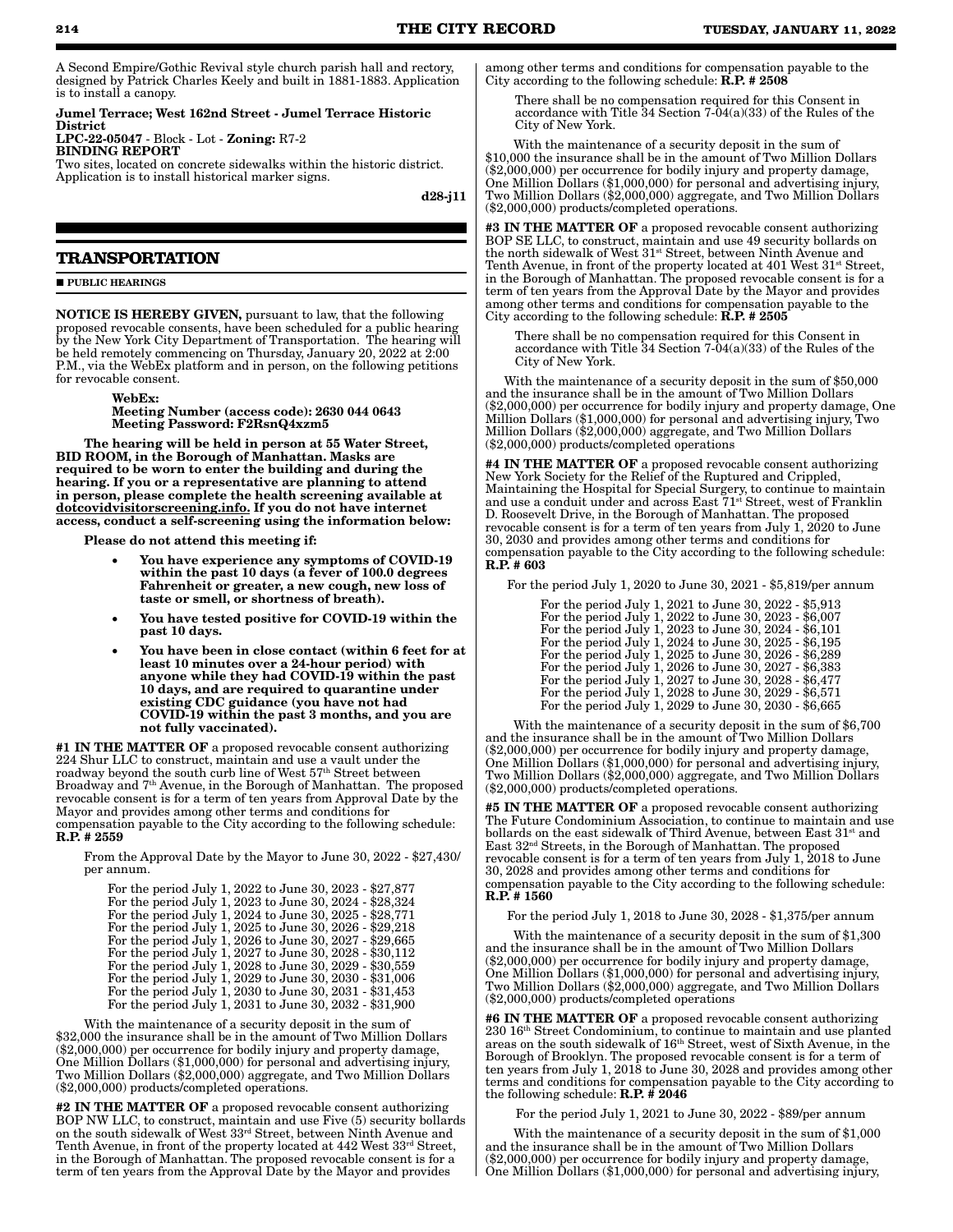Two Million Dollars (\$2,000,000) aggregate, and Two Million Dollars (\$2,000,000) products/completed operations

#7 IN THE MATTER OF a proposed revocable consent authorizing Beth Israel Medical Center, to continue to maintain and use the vaults under the south sidewalk of East 17th Street east of Nathan D. Perlman Place, and under the east sidewalk of Nathan D. Perlman Place south of East 17th Street, in the Borough of Manhattan. The proposed revocable consent is for a term of ten years from July 1, 2019 to June 30, 2029 and provides among other terms and conditions for compensation payable to the City according to the following schedule: R.P. # 1712

| For the period July 1, 2019 to June 30, 2020 - \$28,470                                                            |
|--------------------------------------------------------------------------------------------------------------------|
| For the period July 1, 2020 to June 30, 2021 - \$28,904                                                            |
| For the period July 1, 2021 to June 30, 2022 - \$29,338                                                            |
| For the period July 1, 2022 to June 30, 2023 - \$29,772<br>For the period July 1, 2023 to June 30, 2024 - \$30,206 |
| For the period July 1, 2024 to June 30, 2025 - \$30,640                                                            |
| For the period July 1, 2025 to June 30, 2026 - \$31,074                                                            |
| For the period July 1, 2026 to June 30, 2027 - \$31,508                                                            |
| For the period July 1, 2027 to June 30, 2028 - \$31,942                                                            |
| For the period July 1, 2028 to June 30, 2029 - \$32,376                                                            |

With the maintenance of a security deposit in the sum of \$32,400 the insurance shall be in the amount of Two Million Dollars (\$2,000,000) per occurrence for bodily injury and property damage, One Million Dollars (\$1,000,000) for personal and advertising injury, Two Million Dollars (\$2,000,000) aggregate, and Two Million Dollars (\$2,000,000) products/completed operations.

#8 IN THE MATTER OF a proposed revocable consent authorizing Diann Uma Devi Beharry and Devindra Narine, to construct, maintain and use a walled-in area with gates and planters on the west sidewalk of 130th Street, between Old South Road and 150th Avenue, in the Borough of Queens. The proposed revocable consent is for a term of ten years from the Approval by the Mayor and provides among other terms and conditions for compensation payable to the City according to the following schedule:  $R.\dot{P}$ . # 2549

From the date of the final approval by the Mayor to June 30, 2031 - \$100/per annum.

With the maintenance of a security deposit in the sum of \$15,450 the insurance shall be in the amount of Two Million Dollars (\$2,000,000) per occurrence for bodily injury and property damage, One Million Dollars (\$1,000,000) for personal and advertising injury, Two Million Dollars (\$2,000,000) aggregate, and Two Million Dollars (\$2,000,000) products/completed operations.

#9 IN THE MATTER OF a proposed revocable consent authorizing Hudson Transmission Partners LLC, to continue to maintain and use a 345kw cable system under and across Pier 94, under, across and along West 52nd Street, and under and along Twelfth Avenue, to Consolidated Edison Company of New York, Inc.'s 49th Street Substation, in the Borough of Manhattan. The proposed revocable consent is for a term of ten years from July 1, 2021 to June 30, 2031 and provides among other terms and conditions for compensation payable to the City according to the following schedule:  $\textbf{R.P.} \# \textbf{2146}$ 

> For the period July 1, 2021 to June 30, 2022 - \$ 111,639 For the period July 1, 2022 to June 30, 2023 - \$ 113,427 For the period July 1, 2023 to June 30, 2024 - \$ 115,215 For the period July 1, 2024 to June 30, 2025 - \$ 117,003 For the period July 1, 2025 to June 30, 2026 - \$ 118,791 For the period July 1, 2026 to June 30, 2027 - \$ 120,579 For the period July 1, 2027 to June 30, 2028 - \$ 122,367 For the period July 1, 2028 to June 30, 2029 - \$ 124,155 For the period July 1, 2029 to June 30, 2030 - \$ 125,943 For the period July 1, 2030 to June 30, 2031 - \$ 127,731

With the maintenance of a security deposit in the sum of \$127,700 and the insurance shall be in the amount of Two Million Dollars (\$2,000,000) per occurrence for bodily injury and property damage, One Million Dollars (\$1,000,000) for personal and advertising injury, Two Million Dollars (\$2,000,000) aggregate, and Two Million Dollars (\$2,000,000) products/completed operations.

#10 IN THE MATTER OF a proposed revocable consent authorizing Iris Foundation, to continue to maintain and use a conduit under and along West 86th Street, between Central Park West and Columbus Avenue, in the Borough of Manhattan. The proposed revocable consent is for a term of ten years from July 1, 2020 to June 30, 2030 and provides among other terms and conditions for compensation payable to the City according to the following schedule: **R.P.** # 1733

| For the period July 1, 2020 to June 30, 2021 - \$9,129  |
|---------------------------------------------------------|
| For the period July 1, 2021 to June 30, 2022 - \$9,274  |
| For the period July 1, 2022 to June 30, 2023 - \$9,418  |
| For the period July 1, 2023 to June 30, 2024 - \$9,563  |
| For the period July 1, 2024 to June 30, 2025 - \$9,708  |
| For the period July 1, 2025 to June 30, 2026 - \$9,853  |
| For the period July 1, 2026 to June 30, 2027 - \$9,998  |
| For the period July 1, 2027 to June 30, 2028 - \$10,143 |

 For the period July 1, 2028 to June 30, 2029 - \$10,287 For the period July 1, 2029 to June 30, 2030 - \$10,432

With the maintenance of a security deposit in the sum of \$10,400 and the insurance shall be in the amount of Two Million Dollars (\$2,000,000) per occurrence for bodily injury and property damage, One Million Dollars (\$1,000,000) for personal and advertising injury, Two Million Dollars (\$2,000,000) aggregate, and Two Million Dollars (\$2,000,000) products/completed operations.

#11 IN THE MATTER OF a proposed revocable consent authorizing Katz-Auerbacher Corp., to construct, maintain and use a ramp on the west sidewalk of Hudson Street, between Horatio Street and Gansevoort Street, in the Borough of Manhattan. The proposed revocable consent is for a term of ten years from the Approval Date by the Mayor and provides among other terms and conditions for compensation payable to the City according to the following schedule: R.P. # 2542

From the date of the final approval by the Mayor to June 30, 2031 - \$25/per annum.

With the maintenance of a security deposit in the sum of \$3,700 and the insurance shall be in the amount of Two Million Dollars (\$2,000,000) per occurrence for bodily injury and property damage, One Million Dollars (\$1,000,000) for personal and advertising injury, Two Million Dollars (\$2,000,000) aggregate, and Two Million Dollars (\$2,000,000) products/completed operations.

#12 IN THE MATTER OF a proposed revocable consent authorizing Packer Brown LLC, to construct, maintain and use a fenced-in area, including steps, planters and trash enclosure on the north sidewalk of West 11th Street, between West 4th Street and Bleecker Street, in the Borough of Manhattan. The proposed revocable consent is for a term of ten years from the Approval Date by the Mayor and provides among other terms and conditions for compensation payable to the City according to the following schedule: R.P. # 2541

From the date of the final approval by the Mayor to June 30, 2031 - \$25/per annum.

With the maintenance of a security deposit in the sum of \$5,000 and the insurance shall be in the amount of Two Million Dollars (\$2,000,000) per occurrence for bodily injury and property damage, One Million Dollars (\$1,000,000) for personal and advertising injury, Two Million Dollars (\$2,000,000) aggregate, and Two Million Dollars (\$2,000,000) products/completed operations.

#13 IN THE MATTER OF a proposed revocable consent authorizing St. George Theater Restoration, Inc., to construct, maintain and use an accessibility ramp with steps and a drainage channel on the north sidewalk of Hyatt Street east of St. Marks Place, in the Borough of Staten Island. The proposed revocable consent is for a term of ten years from the Approval Date by the Mayor and provides among other terms and conditions for compensation payable to the City according to the following schedule: R.P. # 2547

From the Approval Date by the Mayor to June 30, 2022 -\$1,525/ per annum

| For the period July 1, 2022 to June 30, 2023 - \$1,549 |  |
|--------------------------------------------------------|--|
| For the period July 1, 2023 to June 30, 2024 - \$1,573 |  |
| For the period July 1, 2024 to June 30, 2025 - \$1,597 |  |
| For the period July 1, 2025 to June 30, 2026 - \$1,621 |  |
| For the period July 1, 2026 to June 30, 2027 - \$1,645 |  |
| For the period July 1, 2027 to June 30, 2028 - \$1,669 |  |
| For the period July 1, 2028 to June 30, 2029 - \$1,693 |  |
| For the period July 1, 2029 to June 30, 2030 - \$1,717 |  |
| For the period July 1, 2030 to June 30, 2031 - \$1,741 |  |
| For the period July 1, 2031 to June 30, 2032 - \$1,765 |  |

With the maintenance of a security deposit in the sum of \$20,500 and the insurance shall be in the amount of Two Million Dollars (\$2,000,000) per occurrence for bodily injury and property damage, One Million Dollars (\$1,000,000) for personal and advertising injury, Two Million Dollars (\$2,000,000) aggregate, and Two Million Dollars (\$2,000,000) products/completed operations.

#14 IN THE MATTER OF a proposed revocable consent authorizing The Lincoln Square Condominium, to continue to maintain and use tree pit light receptacles, together with electrical conduits, in the north sidewalk of West 67<sup>th</sup> Street, in the south sidewalk of West 68<sup>th</sup> Street. between Broadway and Columbus Avenue, and in the west sidewalk of Columbus Avenue, between West 67th and West 68th Streets, and an overhead building projection on the west side of Columbus Avenue, in the Borough of Manhattan. The proposed revocable consent is for a term of ten years from July 1, 2017 to June 30, 2027 and provides among other terms and conditions for compensation payable to the City according to the following schedule: R.P. # 1565

| For the period July 1, 2021 to June 30, 2022 - \$17,356 |  |
|---------------------------------------------------------|--|
| For the period July 1, 2022 to June 30, 2023 - \$17,661 |  |
| For the period July 1, 2023 to June 30, 2024 - \$17,966 |  |
| For the period July 1, 2024 to June 30, 2025 - \$18,271 |  |
| For the period July 1, 2025 to June 30, 2026 - \$18,576 |  |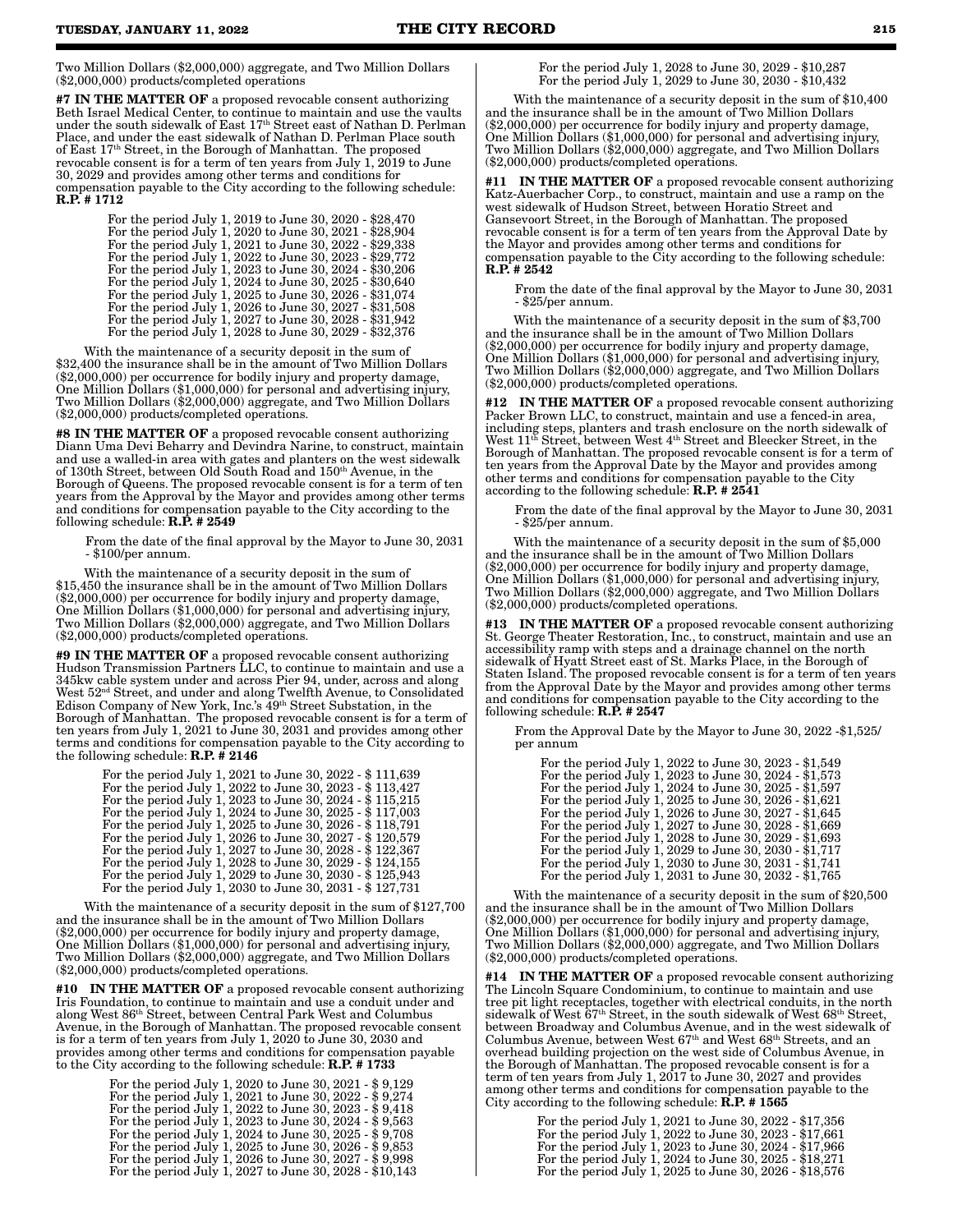With the maintenance of a security deposit in the sum of \$20,100 and the insurance shall be in the amount of Two Million Dollars (\$2,000,000) per occurrence for bodily injury and property damage, One Million Dollars (\$1,000,000) for personal and advertising injury, Two Million Dollars (\$2,000,000) aggregate, and Two Million Dollars (\$2,000,000) products/completed operations.

#15 IN THE MATTER OF a proposed revocable consent authorizing 20-30 Hudson Yards Condominium, acting by and through The Board of Managers of the 20-30 Hudson Yards Condominium, has petitioned for consent to construct, maintain and use 133 security bollards in front of 500 West 33rd Street, along West 33rd Street and along 10th Avenue, in the Borough of Manhattan. The proposed revocable consent is for a term of ten years from the Approval Date by the Mayor and provides among other terms and conditions for compensation payable to the City according to the following schedule: R.P. # 2467

There shall be no compensation required for this consent in accordance with Title 34 Section 7-04(a) (33) of the Rules of the City of New York.

With the maintenance of a security deposit in the sum of \$83,000 and the insurance shall be in the amount of Two Million Dollars (\$2,000,000) per occurrence for bodily injury and property damage, One Million Dollars (\$1,000,000) for personal and advertising injury, Two Million Dollars (\$2,000,000) aggregate, and Two Million Dollars (\$2,000,000) products/completed operations.

#16 IN THE MATTER OF a proposed revocable consent authorizing 125 Broad Condominium, to continue to maintain and use a conduit and pipes under and across Broad Street, north of South Street, in the Borough of Manhattan. The proposed revocable consent is for a term of ten years from July 1, 2020 to June 30, 2030 and provides among other terms and conditions for compensation payable to the City according to the following schedule:  $R.P.$   $\# 981$ 

| For the period July 1, 2020 to June 30, 2021 - \$18,335 |  |
|---------------------------------------------------------|--|
| For the period July 1, 2021 to June 30, 2022 - \$18,631 |  |
| For the period July 1, 2022 to June 30, 2023 - \$18,927 |  |
| For the period July 1, 2023 to June 30, 2024 - \$19,223 |  |
| For the period July 1, 2024 to June 30, 2025 - \$19,519 |  |
| For the period July 1, 2025 to June 30, 2026 - \$19,815 |  |
| For the period July 1, 2026 to June 30, 2027 - \$20,111 |  |
| For the period July 1, 2027 to June 30, 2028 - \$20,407 |  |
| For the period July 1, 2028 to June 30, 2029 - \$20,703 |  |
| For the period July 1, 2029 to June 30, 2030 - \$20,999 |  |
|                                                         |  |

With the maintenance of a security deposit in the sum of \$20,100 and the insurance shall be in the amount of Two Million Dollars (\$2,000,000) per occurrence for bodily injury and property damage, One Million Dollars (\$1,000,000) for personal and advertising injury, Two Million Dollars (\$2,000,000) aggregate, and Two Million Dollars (\$2,000,000) products/completed operations.

#17 IN THE MATTER OF a proposed revocable consent authorizing 1301 Properties Owner LP, RXR 1285 Owner LLC, RXR 1285 Owner all LLC and C&K 1285 Owner LLC, to continue to maintain and use a pedestrian tunnel under and across West  $52^{\text{nd}}$ Street, west of Avenue of the Americas, in the Borough of Manhattan. The proposed revocable consent is for a term of ten years from July 18, 2018 to June 30, 2028 and provides among other terms and conditions for compensation payable to the City according to the following schedule: R.P. # 883B

| For the period July 1, 2018 to June 30, 2019 - \$213,840 |
|----------------------------------------------------------|
| For the period July 1, 2019 to June 30, 2020 - \$217,259 |
| For the period July 1, 2020 to June 30, 2021 - \$220,678 |
| For the period July 1, 2021 to June 30, 2022 - \$224,097 |
| For the period July 1, 2022 to June 30, 2023 - \$227,516 |
| For the period July 1, 2023 to June 30, 2024 - \$230,935 |
| For the period July 1, 2024 to June 30, 2025 - \$234,354 |
| For the period July 1, 2025 to June 30, 2026 - \$237,773 |
| For the period July 1, 2026 to June 30, 2027 - \$241,192 |
| For the period July 1, 2027 to June 30, 2028 - \$244,611 |
|                                                          |

With the maintenance of a security deposit in the sum of \$244,700 and the insurance shall be in the amount of Five Million Dollars (\$5,000,000) per occurrence for bodily injury and property damage, One Million Dollars (\$1,000,000) for personal and advertising injury, Five Million Dollars (\$5,000,000) aggregate, and Two Million Dollars (\$2,000,000) products/completed operations.

#18 IN THE MATTER OF a proposed revocable consent authorizing Levanic, Inc., to construct, maintain and use steps with railing on the south sidewalk of 3rd Street, west of 3rd Avenue, in the Borough of Brooklyn. The proposed revocable consent is for a term of ten years from the Approval Date by the Mayor and provides among other terms and conditions for compensation payable to the City according to the following schedule:  $\mathbf{R}.\bar{\mathbf{P}}$ . # 2550

From the Approval Date by the Mayor to June 30, 2022 -\$3,000/ per annum

For the period July 1, 2022 to June 30, 2023 - \$3,049 For the period July 1, 2023 to June 30, 2024 - \$3,098 For the period July 1, 2024 to June 30, 2025 - \$3,147 For the period July 1, 2025 to June 30, 2026 - \$3,196 For the period July 1, 2026 to June 30, 2027 - \$3,245 For the period July 1, 2027 to June 30, 2028 - \$3,294 For the period July 1, 2028 to June 30, 2029 - \$3,343 For the period July 1, 2029 to June 30, 2030 - \$3,392 For the period July 1, 2030 to June 30, 2031 - \$3,441 For the period July 1, 2031 to June 30, 2032 - \$3,490

With the maintenance of a security deposit in the sum of \$25,000 and the insurance shall be in the amount of Two Million Dollars (\$2,000,000) per occurrence for bodily injury and property damage, One Million Dollars (\$1,000,000) for personal and advertising injury, Two Million Dollars (\$2,000,000) aggregate, and Two Million Dollars (\$2,000,000) products/completed operations.

#19 IN THE MATTER OF a proposed revocable consent authorizing One Vanderbilt Owner LLC, to construct, maintain and use 162 security bollards along the south sidewalk of East 43rd Street, the east sidewalk of Madison Avenue, and the north sidewalk of East  $42<sup>n</sup>$ Street, in front of 10 Vanderbilt Avenue, in the Borough of Manhattan. The proposed revocable consent is for a term of ten years from the Approval Date by the Mayor and provides among other terms and conditions for compensation payable to the City according to the following schedule:  $R.P. # 2517$ 

There shall be no compensation required for this Consent in accordance with Title 34 Section 7-04(a) (33) of the Rules of the City of New York.

With the maintenance of a security deposit in the sum of \$143,000 and the insurance shall be in the amount of Two Million Dollars (\$2,000,000) per occurrence for bodily injury and property damage, One Million Dollars (\$1,000,000) for personal and advertising injury, Two Million Dollars (\$2,000,000) aggregate, and Two Million Dollars (\$2,000,000) products/completed operations.

#20 IN THE MATTER OF a proposed modification to a revocable consent authorizing 33 Ninth Retail Owner LLC, to construct, maintain and use an ADA lift and metal stairs and platforms on the north sidewalk of West 13th Street, west of Ninth Avenue, in the Borough of Manhattan. The proposed revocable consent is for a term of ten years from the Approval Date by the Mayor and provides among other terms and conditions for compensation payable to the City according to the following schedule: R.P. # 1954

For the period July 1, 2021 to June 30, 2022 -\$7,248/per annum (prorated from the date of Approval by the Mayor)

| For the period July 1, 2022 to June 30, 2023 - \$7,366  |  |
|---------------------------------------------------------|--|
| For the period July 1, 2023 to June 30, 2024 - \$7,484  |  |
| For the period July 1, 2024 to June 30, 2025 - \$ 7,602 |  |
| For the period July 1, 2025 to June 30, 2026 - \$7,720  |  |
| For the period July 1, 2026 to June 30, 2027 - \$7,838  |  |
| For the period July 1, 2027 to June 30, 2028 - \$7,956  |  |

With the maintenance of a security deposit in the sum of \$7,000 and the insurance shall be in the amount of Two Million Dollars (\$2,000,000) per occurrence for bodily injury and property damage, One Million Dollars (\$1,000,000) for personal and advertising injury, Two Million Dollars (\$2,000,000) aggregate, and Two Million Dollars (\$2,000,000) products/completed operations.

#21 IN THE MATTER OF a proposed revocable consent authorizing New York University, to construct, maintain and use light poles and underground conduit on the south sidewalk of Bleecker Street, between LaGuardia Place and Mercer Street, in the Borough of Manhattan. The proposed revocable consent is for a term of ten years from the Approval Date by the Mayor and provides among other terms and conditions for compensation payable to the City according to the following schedule: R.P. # 2535

From the Approval Date by the Mayor to June 30, 2021 -\$1,654/ per annum

For the period July 1, 2021 to June 30, 2022 - \$1,674 For the period July 1, 2022 to June 30, 2023 - \$1,693 For the period July 1, 2023 to June 30, 2024 - \$1,712 For the period July 1, 2024 to June 30, 2025 - \$1,731 For the period July 1, 2025 to June 30, 2026 - \$1,750 For the period July 1, 2026 to June 30, 2027 - \$1,769 For the period July 1, 2027 to June 30, 2028 - \$1,788 For the period July 1, 2028 to June 30, 2029 - \$1,807 For the period July 1, 2029 to June 30, 2030 - \$1,826 For the period July 1, 2030 to June 30, 2031 - \$1,845

With the maintenance of a security deposit in the sum of \$6,500 and the insurance shall be in the amount of Two Million Dollars (\$2,000,000) per occurrence for bodily injury and property damage, One Million Dollars (\$1,000,000) for personal and advertising injury,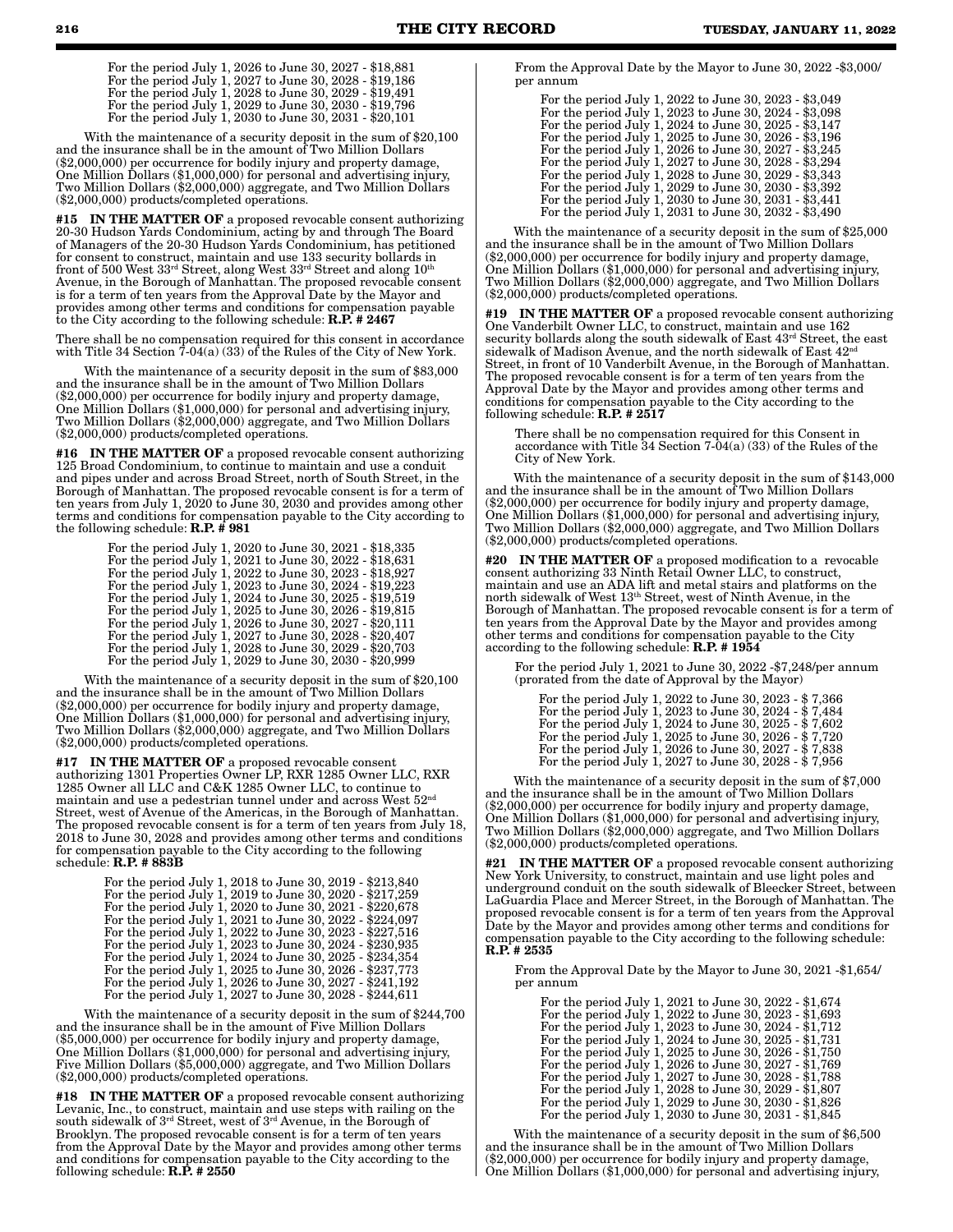Two Million Dollars (\$2,000,000) aggregate, and Two Million Dollars (\$2,000,000) products/completed operations.

d29-j20

# **PROPERTY DISPOSITION**

# **CITYWIDE ADMINISTRATIVE SERVICES**

**SALE** 

The City of New York in partnership with PropertyRoom.com posts vehicle and heavy machinery auctions online every week, at: https://www.propertyroom.com/s/nyc+fleet

All auctions are open,, to the public and registration is free.

Vehicles can be viewed in person, at:

Kenben Industries Ltd., 1908 Shore Parkway, Brooklyn, NY 11214 Phone: (718) 802-0022

No previous arrangements or phone calls are needed to preview. Hours are Monday and Tuesday from 10:00 A.M. – 2:00 P.M.

f23-a4

# **HOUSING PRESERVATION AND DEVELOPMENT**

**PUBLIC HEARINGS** 

All Notices Regarding Housing Preservation and Development Dispositions of City-Owned Property, appear in the Public Hearing Section.

j5-d30



*"Compete To Win" More Contracts!* 

*Thanks to a new City initiative - "Compete To Win" - the NYC Department of Small Business Services offers a new set of FREE services to help create more opportunities for minority and Women-Owned Businesses to compete, connect and grow their business with the City. With NYC Construction Loan, Technical Assistance, NYC Construction Mentorship, Bond Readiness, and NYC Teaming services, the City will be able to help even more small businesses than before.*

*Win More Contracts, at nyc.gov/competetowin*

*"The City of New York is committed to achieving excellence in the design and construction of its capital program, and building on the tradition of innovation in architecture and engineering that has contributed,, to the City's prestige as a global destination. The contracting opportunities for construction/construction services and construction-related services that appear in the individual agency listings below reflect that commitment to excellence."*

# HHS ACCELERATOR PREQUALIFICATION

To respond to human services Requests for Proposals (RFPs), in accordance with Section 3-16 of the Procurement Policy Board Rules of the City of New York ("PPB Rules"), vendors must first complete and submit an electronic HHS Accelerator Prequalification Application using the City's PASSPort system. The PASSPort system is a web-based system maintained by the City of New York for use by its

Mayoral Agencies to manage procurement. Important business information collected in the Prequalification Application is required every three years. Documents related to annual corporate filings must be submitted on an annual basis to remain eligible to compete. Prequalification applications will be reviewed to validate compliance with corporate filings and organizational capacity. Approved organizations will be eligible to compete and would submit electronic proposals through the PASSPort system. The PASSPort Public Portal, which lists all RFPs, including HHS RFPs that require HHS Accelerator Prequalification, may be viewed, at https://passport. cityofnewyork.us/page.aspx/en/rfp/request\_browse\_public. All current and prospective vendors should frequently review information listed on roadmap to take full advantage of upcoming opportunities for funding. For additional information about HHS Accelerator Prequalification and PASSPort, including background materials, user guides and video tutorials, please visit https://www1.nyc.gov/site/mocs/systems/ about-go-to-passport.page.

# **CITY PLANNING**

#### **LAND USE AND ENVIRONMENT REVIEW**

**INTENT TO AWARD** 

*Services (other than human services)*

PAPER AND BOOK SCANNING TO ELECTRONIC RECORDS - Required/Authorized Source - PIN# 03022M0001 - Due 1-18-22 at 5:00 A.M.

Paper and Book Scanning for DCP through preferred source vendor, New York State Industries for the Blind.

j7-13

MICROFILMS SCANNING - Required/Authorized Source - PIN# 03022M0002 - Due 1-14-22 at 5:00 A.M.

Convert rolls of microfilm to electronic format.

j5-12

# **CONSUMER AND WORKER PROTECTION**

**FINANCE AND ADMINISTRATION**

**INTENT TO AWARD** 

*Services (other than human services)*

86622Y0012-PUBLIC AWARENESS CAMPAIGNS - EMG - Request for Information - PIN# 86622Y0012 - Due 1-13-22 at 2:00 P.M.

The New York City Department of Consumer and Worker Protection. DCWP intends to enter into a Sole Source contract with Encompass Media Group (EMG), pursuant to PPB rule Section 3-05(c)(1)(ii) to reserve and lease space and/or placement for several public awareness campaigns at check cashing offices, laundromats, ATM toppers, convenience stores, coffee carts and food cart umbrellas.

DCWP determined that Encompass Media Group is a sole supplier for the following media properties in NYC: Coffee Cup Advertising, Deli Bag Advertising, One Sheet Posters at C Stores, Check Cashing Advertising, Laundromat Advertising, Hair/ Nail / Barber Salon Advertising, Pharmacy Bags / Posters, CVS. EMG has contracted locations for each of the networks listed above. The duration of this contract will be for one year, with no options to renew. Any firm or organization which believes they can also provide this service is invited to respond to the RFI "07121Y0005-Homeless Management Information System Sole Source" on PASSPort.

Any vendor who believes that they may also be able to provide these services in the future, is welcome to submit an expression of interest via email. If you have any questions, please email DCAProcurement@ dca.nyc.gov, with the subject line "86622Y0012- Public Awareness Campaigns". Please indicate your interest by responding to the RFI EPIN: 86622Y0012 in PASSPort no later than January 13, 2021, 2:00 P.M.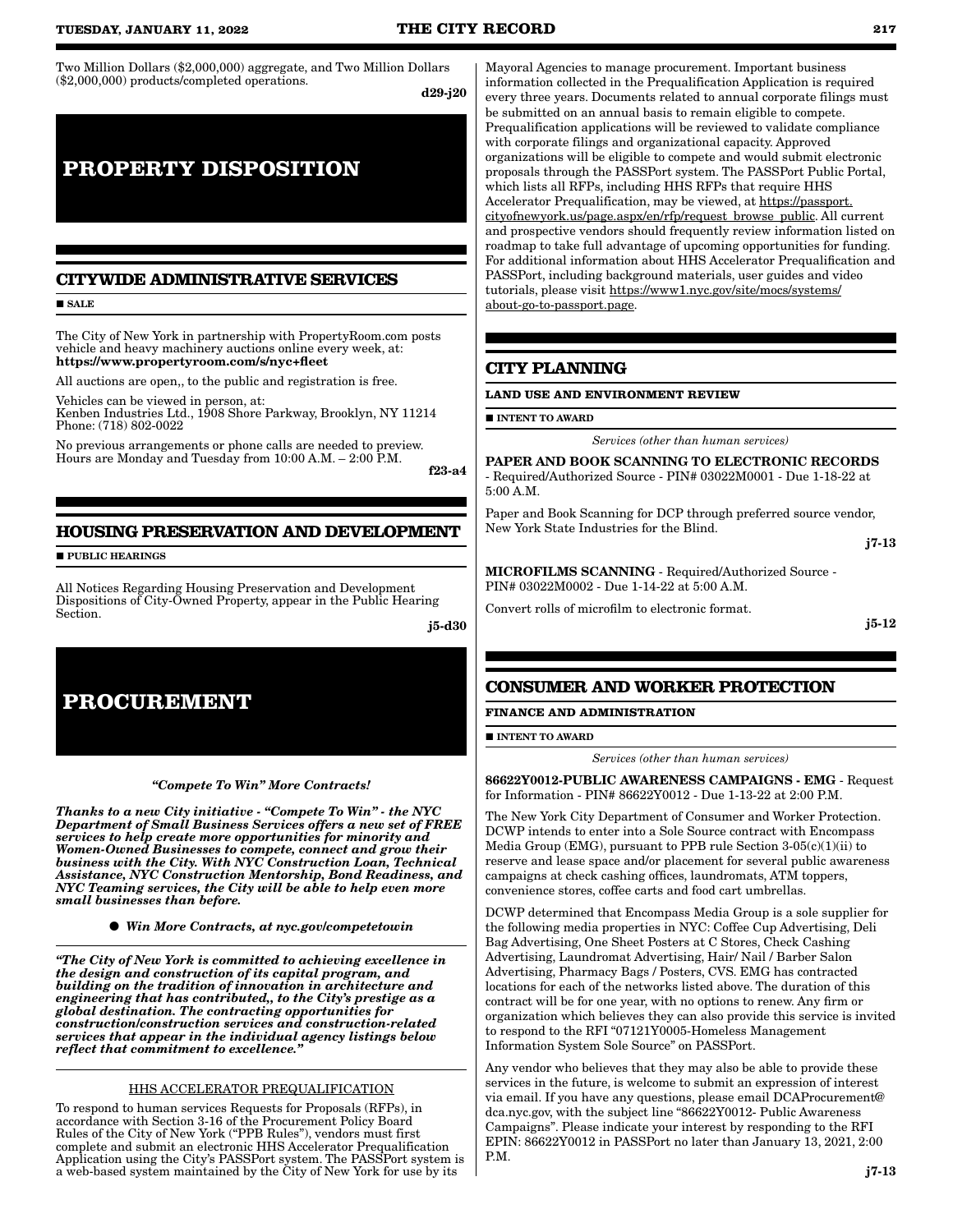# **CORRECTION**

### **INTENT TO AWARD**

*Services (other than human services)*

MAINTENANCE AND SOFTWARE SUPPORT OF THE INMATE INFORMATION SYSTEM (IIS) - Negotiated Acquisition - Other - PIN#07222N0010 - Due 1-17-22 at 9:00 P.M.

The New York City Department of Correction, is contracting with Rangam Consulting for provision of maintenance and software support of the Inmate Information System (IIS). The Department is legally obligated to track its inmates in custody and provide for commissary services among other data collection. DOC still operates legacy software for these functions, and given the uncommon software programming languages, the Department is not able to hire a C++ or Java programmer to do the work that system administrators perform for DOC. The work involves making changes to the systems as needed, whether doing backend changes when there is an anomaly event such as an error in the database as far as reporting where an inmate is in the chain of custody to an error in how much is in an inmate commissary account to software failure glitches that need to be resolved, staff log in account management and resets, or anything else that needs to be resolved to ensure DOC staff can use the software. General expertise required: provide maintenance and support for NYCDOC servers that host the production and non-production versions of the business-related IIS system. Design and development business critical system enhancements. Provide  $\tilde{24}/7$  technical support.

There is a compelling need for good and services that cannot be timely met through a sealed bidding or competitive sealed proposals. There are a limited number of vendors able to provide System maintenance and support to the Inmate Information System (IIS) by the Department of Correction.

j6-13

MAINTENANCE AND SOFTWARE SUPPORT OF THE INMATE FINANCIAL & COMMISSARY SYSTEM (IFCOM) - Negotiated Acquisition - Other - PIN#07222N0009 - Due 1-17-22 at 9:00 P.M.

The New York City Department of Correction, is contracting with GCOM Software LLC, for provision of maintenance and software support of the Inmate Financial and Commissary System (IFCOM). The Department is legally obligated to track its inmates in custody and provide for commissary services among other data collection. DOC still operates legacy software for these functions, and given the uncommon software programming languages, the Department is not able to hire a C++ or Java programmer to do the work that system administrators perform for DOC. General expertise required: maintaining, designing, developing client/server systems using DECTP products on OpenVMS Alpha and Integrity-64 based clustered systems, including support level expertise. Any firm which believes it can provide the required services in the future is invited to express interest, via email, at Lilliana.alvarez-cano@doc.nyc.gov.

There is a compelling need for good and services that cannot be timely met through competitive sealed bidding or competitive sealed proposals. There are limited number of vendors able to provide the Inmate Financial & Commissary System (IFCOM) required by the Department of Correction.

j6-13

# **EDUCATION**

SOLICITATION

*Goods and Services*

CORRECTION: INVESTMENT MANAGER SEARCH FOR GLOBAL LISTED INFRASTRUCTURE EX FOSSIL FUELS - Request for Proposals - PIN# BER13041 - Due 1-19-22 at 5:00 P.M.

Investment Manager Search, for Global Listed Infrastructure Ex Fossil Fuels The New York City Board of Education Retirement System ("BERS"), is conducting this investment manager search (this "Search"), to identify and select investment management firms, or a pool of investment management firms, to create and manage one or more Global Listed Infrastructure (Ex Fossil Fuels) Equity Portfolio for BERS. How to Participate in this Search: To be considered, investment management firms must comply with the requirements  $(1) - (3)$  listed below: 1. All firms shall carefully review the Notice of Search and the Minimum Requirements described in Section 1.4 of the Investment Manager Notice of Search. Interested firms that meet the Minimum Requirements must enter their information in eVestment Alliance's database to be considered by Segal Marco Advisors, BERS' Investment Consultant. Information on requirements for entering information into these databases can be found at, https://www.evestment.com (click on

"Submit My Data"). The Investment Consultant will review the database and provide BERS with a written report identifying the investment managers that meet the Minimum Requirements. 2. All firms must ensure that they completely identify their firm and product information in the aforementioned databases. Additionally, firms must ensure that the information (such as organization, product, returns, portfolio characteristics and AUM data) is current and accurate as of September 30, 2021. 3. There is no fee for entering information into the aforementioned database. Firms are advised that information in the database may become part of any pool contract that results from this Search. Current and accurate data must be in the aforementioned databases by the deadline stated in Section I of this Notice of Search, at which time the Investment Consultant shall commence its review of the database. Consistent with the policies expressed by the City of New York, participation by Minority-Owned and Women-Owned businesses or partnering arrangements with Minority-Owned and Women-Owned investment firms are encouraged. Additionally, participation by small and New York City-based businesses is also encouraged. The Notice of Search which fully describes the scope of the search, minimum requirements, how to participate and the evaluation process will be available for download from the BERS' website, https://www.bers.nyc. gov/site/bers/notices/requests-for-proposals.page, on or about December 15, 2021. To download the Notice of Search, from BERS' website, select "RFPs & Solicitations" then "Notice of Search for "Investment Manager Search for Global Listed Infrastructure Ex Fossil Fuels". Questions about the Notice of Search should be transmitted by email to Sabrina Hayat, at BERSProcurement@bers.nyc.gov, by January 19, 2022, by 3:00 P.M. EST.

*Use the following address* unless otherwise specified in notice, to secure, examine or submit bid/proposal documents, vendor prequalification and other forms; specifications/blueprints; other information; and for opening and reading of bids at date and time specified above.

*Education, 55 Water Street, 50th Floor, New York, NY 10041. Sabrina Hayat (929) 305-3874; BERSProcurement@bers.nyc.gov*

d21-j19

# **EMPLOYEES' RETIREMENT SYSTEM**

AWARD

*Goods and Services*

SENIOR DATA ANALYST CONSULTANT - Request for Proposals - PIN#RFP # 09152021-SrDA-I - AMT: \$428,480.00 - TO: Integrated Technology Solutions and Services Inc. (ITSSI), 1997 Annapolis Exchange Parkway, Suite #300, Annapolis, MD 20401.

NYCERS, has determined there is a need for IT Consultant Services from a Senior Data Analyst consultant who will provide NYCERS' Data Management team with technical expertise, for the completion of data profiling/cleansing and conversion/migration efforts part of ongoing Legacy Replacement initiative.

 $\overline{\phantom{a}}$  i11

# **ENVIRONMENTAL PROTECTION**

# AWARD

*Services (other than human services)*

AHC20-Q1 SERVICES OF MOBILE VACTOR, QUEENS. - Competitive Sealed Bids - PIN#82621B0038001 - AMT: \$4,965,730.00 - TO: AARCO Environmental Services Corp, 50 Gear Avenue, Lindenhurst, NY 11757.

Jet Flusher Machine for Sewer and Catch Basin Cleaning with an Operator and Laborer, Queens.

 $\overline{\phantom{a}}$  i11

# **FINANCE**

**INTENT TO AWARD** 

# **PURCHASING AND ADMINISTRATION**

*Services (other than human services)*

OUT OF STATE DMV REGISTRATION IDENTIFICATION SERVICES - Negotiated Acquisition - Judgment required in evaluating proposals - PIN#83622N0006 - Due 1-27-22 at 10:00 A.M.

*Use the following address* unless otherwise specified in notice, to secure, examine or submit bid/proposal documents, vendor pre-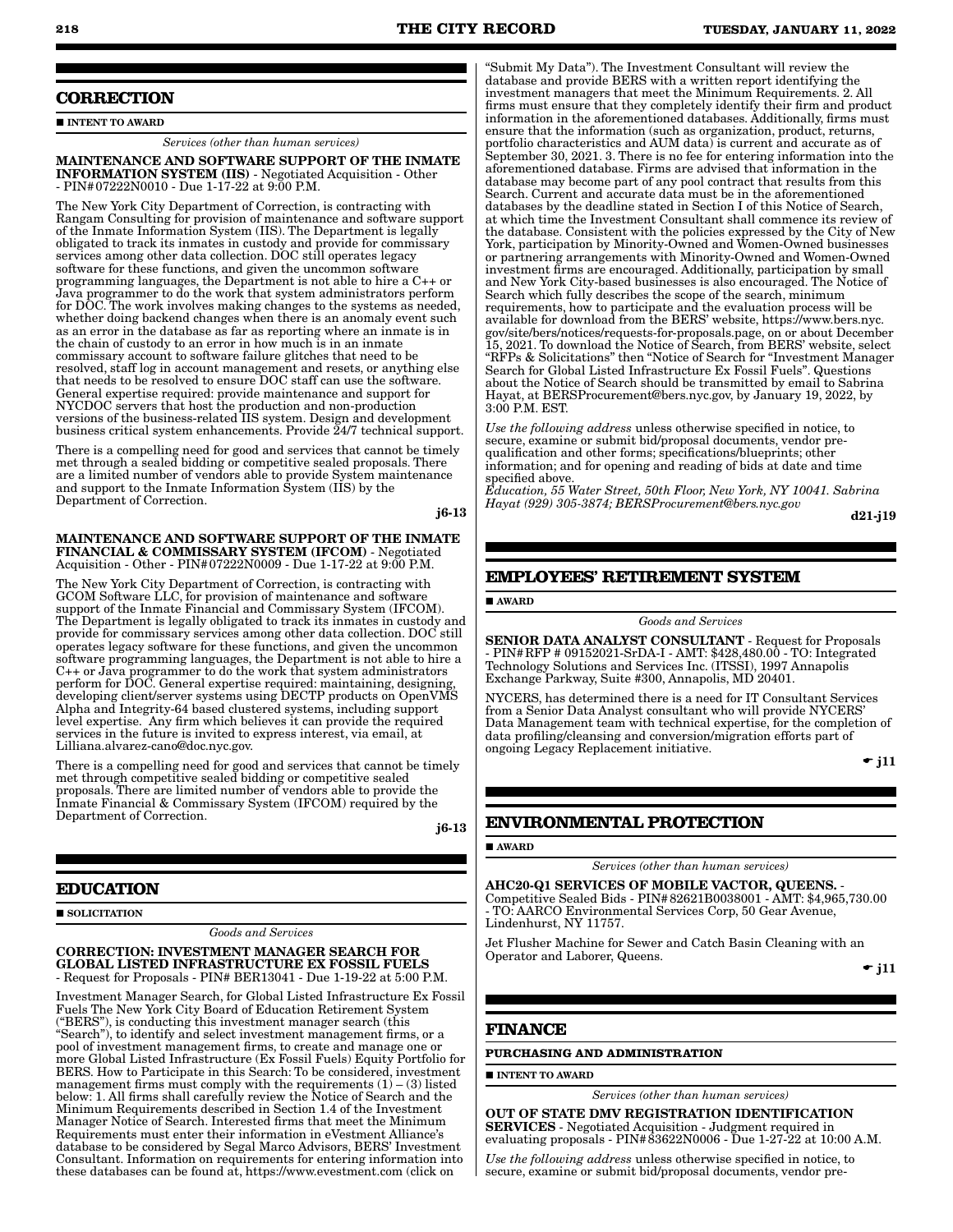qualification and other forms; specifications/blueprints; other information; and for opening and reading of bids at date and time specified above.

*Finance, 59 Maiden Lane, 32nd Floor, New York, NY 10038. Annabelle Villegas (212) 291-4415; villegasa@finance.nyc.gov*

j6-12

# **TPS-TREASURY**

 $\blacksquare$ INTENT TO AWARD

*Services (other than human services)*

CORRECTION: HSBC COMMERCIAL BANK DEPOSITS AND RELATED SERVICES - Negotiated Acquisition - Other - PIN# 83622N0003 - Due 1-18-22 at 8:00 P.M.

This is a time sensitive contract and transferring to a new vendor will cost the City of New York tremendous loss.

j6-13

# **HEALTH AND MENTAL HYGIENE**

## **AGENCY CHIEF CONTRACTING OFFICER**

#### **INTENT TO AWARD**

*Goods*

81622Y0156-ROCHE DIAGNOSTICS CORPORATION/ SOLE SOURCE - Request for Information - PIN#81622Y0156 - Due 1-25-22 at 12:00 A.M.

DOHMH, intends to enter into a Sole Source contract, with Roche Diagnostics Corporation, in accordance with the PPB rules Per PPB  $3-05(c)(1)(ii)$ , for they are the sole manufacturer and distributor for all assays, reagents, and consumables used with the cobas® 6800 system itself. The cobas® 6800 system, is used to handle and run SARS CoV-2 testing and other infectious diseases of public health importance. These kits, reagents, instruments, and other supplies using the Cobas system, has been validated and implemented by The NYC Public Health Laboratory.

DOHMH, determined that Roche Diagnostics Corporation, is a sole supplier as they are the sole manufacturer of the required testing kits; there are no current agents or dealers authorized to represent these products. The duration of this contract will be for five years. PIN#23LB002001R0X00.

Any vendor who believes that they may also be able to provide these items in the future, is welcome to submit an expression of interest, via email, Mnapolitano@health.nyc.gov, by no later than 1/25/2022, at 12:00 A.M. Any questions regarding this Sole Source contract should be addressed, in writing, to the contracting officer identified above.

*Use the following address* unless otherwise specified in notice, to secure, examine or submit bid/proposal documents, vendor prequalification and other forms; specifications/blueprints; other information; and for opening and reading of bids at date and time specified above.

*Health and Mental Hygiene, 42-09 28th Street, 17th Floor, Long Island City, NY 11101. Marcella Napolitano (347) 396-6680; mnapolitano@health.nyc.gov*

 $\bullet$  j11-18

# **ENVIRONMENTAL HEALTH**

#### $\blacksquare$  SOLICITATION

*Services (other than human services)*

SPAY & NEUTER SERVICES - Negotiated Acquisition - Other - PIN# 81621N0308 - Due 2-11-22 at 2:00 P.M.

The competitive Negotiated Acquisition (NA) is for soliciting applications for the provision of free or low-cost spay and neuter services of dogs and cats to eligible pet owners Citywide. Services are required in all five boroughs of New York City. Contractor(s) must be and/or employ New York State licensed Veterinarians and New York State licensed veterinary technicians, to provide spay and neuter surgeries and related services. DOHMH is pursuing this via NA method because there is a very limited number of providers that can meet the minimum qualifications and the capacity necessary to perform the work. The contract term will be for six  $(6)$  years from September 1, 2022 to August 31, 2028 with no renewal options. All questions must be submitted in writing to the Authorized Agency Contact person at NA@health.nyc.gov. Answers to all questions received by the question deadline of January 21, 2022 will be provided in an addendum released through PASSPort. Please note that this procurement is released via PASSPort. Please visit PASSPort to respond to this solicitation. Expressions of Interest are due on February 11, 2022 at 2:00 P.M. EST. Link to PASSPort Public Portal:

https://passport.cityofnewyork.us/page.aspx/en/rfp/request\_browse\_ public

j7-13

# **HOUSING AUTHORITY**

**PROCUREMENT SOLICITATION** 

*Goods and Services*

SMD\_SERVICES\_RENOVATION OF RESTROOMS AT RED HOOK WEST, BROOKLYN, NY - Competitive Sealed Bids - PIN#326887-2 - Due 2-3-22 at 10:00 A.M.

Re-Bid: The project Scope of Work, hereinafter referred to as the SOW, is for the renovation of the bathrooms, located in the Red Hook West Development, 55 Dwight Street, Brooklyn, NY 11231. The renovation consists of the removal and replacement of all wall and floor tiled areas, all bathroom fixtures, bathroom door stalls, and all preparations and site clean-up, proper disposal of all refuse and debris.

A non-mandatory virtual Pre-Bid Conference will be held on Wednesday, January 19, 2022, at 10:30 A.M., and will be conducted remotely, via Microsoft Teams meeting. Although attendance is not mandatory at the Pre-Bid Conference, it is strongly recommended that all interested Bidders attend and that Bidders thoroughly review bid documents in advance of the meeting. To participate in the Pre-Bid Conference, please follow the instructions below:

Option 1: Copy and paste the information below into your browser to access the meeting

https://teams.microsoft.com/l/meetup-join/19%3ameeting\_ZGZmODQ4 YmEtMmVjNS00Y2RiLTk0NGMtODBiNjU4NTJkOWY3%40thread.v2 /0?context=%7b%22Tid%22%3a%22709ab558-a73c-4f8f-98ad-20bb096c d0f8%22%2c%22Oid%22%3a%22cadc5c04-60fd-46d2-b054-cd0350bbcd 5c%22%7d

Option 2: Call in (audio only) +1 646-838-1534,,529248036# United States, New York City Phone Conference ID: 529 248 036#

Option 3: Access the attached document "TEAMS Meeting Link RFQ 326887-2" and click on the embedded link to join.

RFQ Question Submission Deadline 1/21/22, at 2:00 P.M. Question and Answer Release Date 1/26/22, at 2:00 P.M.

Interested vendors are invited to obtain a copy of the opportunity at NYCHA's website, by going to http://www.nyc.gov/nychabusiness. On the left side, click on "iSupplier Vendor Registration/Login" link. (1) If you have an iSupplier account, then click on the "Login for registered vendors" link and sign into your iSupplier account. (2) If you do not have an iSupplier account you can request an account by clicking on "New suppliers register in iSupplier" to apply for log-in credentials. Once you have accessed your iSupplier account, log into your account, then choose under the Oracle Financials home page, the menu option "Sourcing Supplier", then choose "Sourcing", then choose Sourcing Homepage"; and conduct a search in the "Search Open Negotiations" box for RFQ Number(s) 326887-2.

Note: In response to the COVID-19 outbreak, we are accepting only electronic bids submitted online via iSupplier. Paper bids will not be accepted or considered. Please contact NYCHA Procurement, at procurement@nycha.nyc.gov, for assistance.

*Use the following address* unless otherwise specified in notice, to secure, examine or submit bid/proposal documents, vendor prequalification and other forms; specifications/blueprints; other information; and for opening and reading of bids at date and time specified above.

*Housing Authority, 90 Church Street, 6th Floor, New York, NY 10007. JoAnn Park (212) 306-4511; joann.park@nycha.nyc.gov*

 $\div$  j11

#### SMD\_SERVICES\_ANNUAL INSPECTIONS OF PORTABLE FIRE EXTINGUISHERS – LOCATED AT VARIOUS DEVELOPMENTS IN THE BOROUGH OF BROOKLYN Competitive Sealed Bids - PIN#318870-3 - Due 2-3-22 at 10:00 A.M.

Re-Bid: Perform Annual Inspections for all portable fire extinguishers in various NYCHA Developments and Facilities, in the Borough of Brooklyn, as required by the (i) then current version of the New York City Fire Code, Chapter 9, Fire Protection Systems, Section FC 906: Portable Fire Extinguishers (Section 906.2.1.2: Servicing of Fire Extinguishers); and (ii) NFPA 10 Standard for Portable Fire Extinguishers (Chapter 7: Inspection, Maintenance and Recharging of Portable Fire Extinguishers). The Contractor must possess a valid Portable Fire Extinguisher Servicing Company Certificate (as per the Rules of the Fire Department of City of New York, 3 RCNY 115- 01 Company Certificates) at the time of bid and for the duration of this Contract.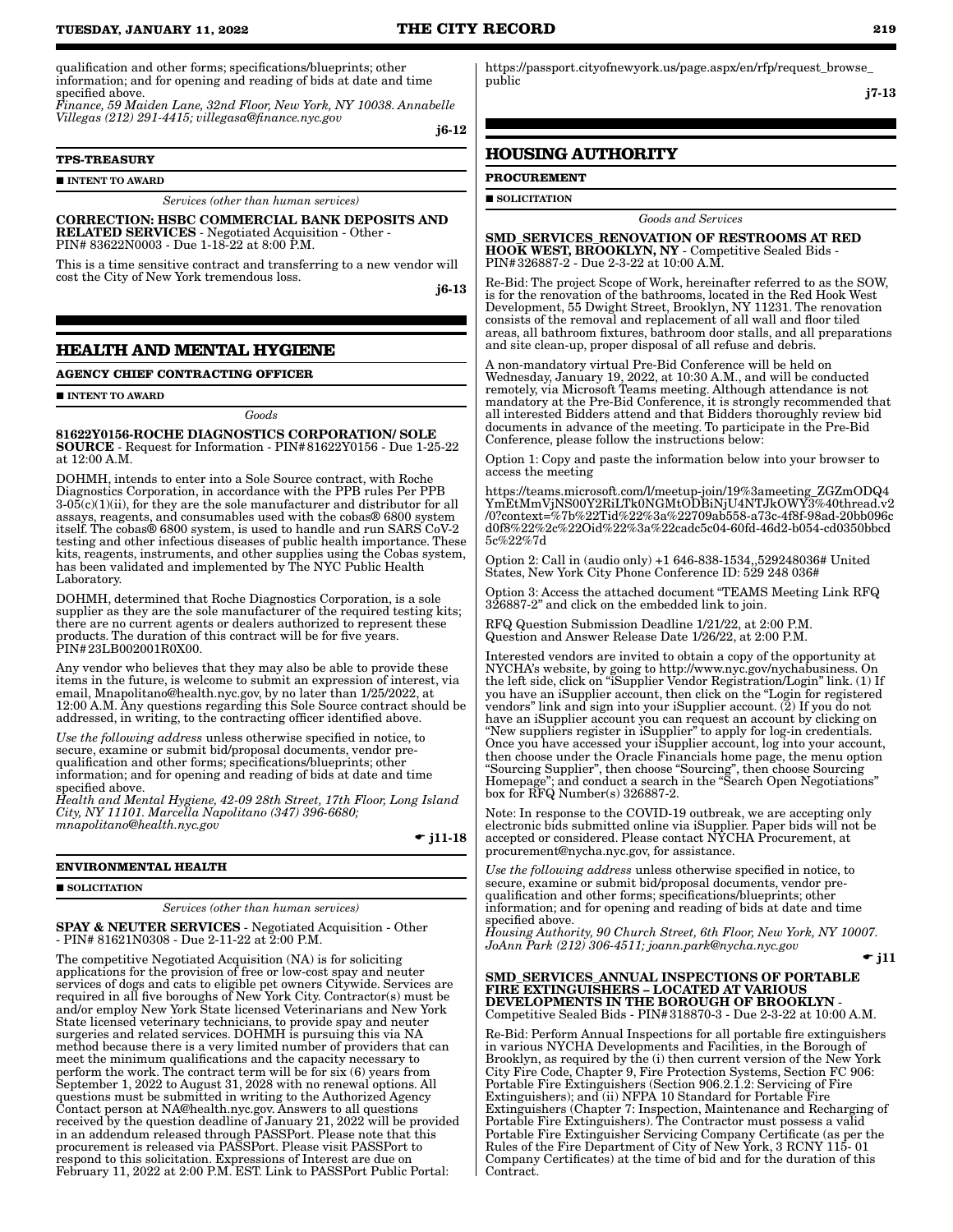A non-mandatory virtual Pre-Bid Conference, will be held on Tuesday, January 18, 2022, at 10:30 A.M., and will be conducted remotely, via Microsoft Teams meeting. Although attendance is not mandatory at the Pre-Bid Conference, it is strongly recommended that all interested Bidders attend and that Bidders thoroughly review bid documents in advance of the meeting.

To participate in the Pre-Bid Conference, please follow the instructions below:

Option 1: Copy and paste the information below into your brownser to access the meeting

https://teams.microsoft.com/l/meetup-join/19%3ameeting\_NmRhYTRlY jItMDE5ZS00ZjhkLTg0YTAtMjYxMDNjYmIxMzkz%40thread.v2/0?con text=%7b%22Tid%22%3a%22709ab558-a73c-4f8f-98ad-20bb096cd0f8% 22%2c%22Oid%22%3a%22cadc5c04-60fd-46d2-b054-cd0350bbcd5c%22%7d

Option 2: Call in (audio only) +1 646-838-1534,,730277035# United States, New York City Phone Conference ID: 730 277 035#

Option 3: Access the attached document "TEAMS Meeting Link RFQ #318870-3" and click on the embedded link to join.

RFQ Question Submission Deadline 1/21/22, at 2:00 P.M. Question and Answer Release Date 1/26/22, at 2:00 P.M.

Interested vendors are invited to obtain a copy of the opportunity at NYCHA's website, by going to the http://www.nyc.gov/nychabusiness. On the left side, click on "iSupplier Vendor Registration/Login" link. (1) If you have an iSupplier account, then click on the " Login for registered vendors" link and sign into your iSupplier account. (2) If you do not have an iSupplier account you can Request an account by clicking on "New suppliers register in iSupplier" to apply for log-in credentials. Once you have accessed your iSupplier account, log into your account, then choose under the Oracle Financials home page, the menu option "Sourcing Supplier", then choose "Sourcing", then choose Sourcing Homepage"; and conduct a search in the "Search Open Negotiations" box for RFQ Number(s) 318870-3.

Note: In response to the COVID-19 outbreak, we are accepting only electronic bids submitted online via iSupplier. Paper bids will not be accepted or considered. Please contact NYCHA Procurement, at procurement@nycha.nyc.gov, for assistance.

*Use the following address* unless otherwise specified in notice, to secure, examine or submit bid/proposal documents, vendor prequalification and other forms; specifications/blueprints; other information; and for opening and reading of bids at date and time specified above.

*Housing Authority, 90 Church Street, 6th Floor, New York, NY 10007. JoAnn Park (212) 306-4511; joann.park@nycha.nyc.gov*

 $\div$  j11

# **HUMAN RESOURCES ADMINISTRATION**

**AWARD** 

*Human Services*/*Client Services*

IT CONSULTING SERVICES - Intergovernmental Purchase - PIN#06921G0032001 - AMT: \$600,000.00 - TO: Optima Global Solutions, Inc., 133 Franklin Corner Road, Suite 2, Lawrenceville, NJ 08648.

Contract Term from 5/1/2020 to 4/30/2023.

 $\bullet$  j11

SHELTER FACILITIES FOR HOMELESS SINGLE ADULTS LANET'S PLACE AT 463 EAST 173RD STREET, BRONX, NY 10457 (GRP. 31) - Competitive Sealed Proposals - Judgment required in evaluating proposals - PIN#07122P8029KXL - AMT: \$41,388,130.00 - TO: Bronx Parent Housing Network Inc, 488 East 164th Street, Bronx, NY 10456.

Contract Term from 12/15/2020 to 6/30/2026.

 $\bullet$  j11

# **INFORMATION TECHNOLOGY AND TELECOMMUNICATIONS**

**AWARD** 

*Services (other than human services)*

TELECOMMUNICATION SERVICES - RENEWAL #1 - Renewal - PIN#85818P8212KXLR001 - AMT: \$21,901,184.00 - TO: T-Mobile USA Inc, 12920 SE 38th Street, Bellevue, WA 98006.

This request is for the first of two 4-year renewals as part of the Telecom MSA. The initial 5-year term expires on December 31st, 2021. Telecom services under this contract are for NYC agencies Municipal and Eligible including services for remote work due to COVID -19 and for mission critical services such as for DOT Network transportation program.

 $\overline{\phantom{a}}$  i11

# **OFFICE OF THE MAYOR**

**MAYORALTY SOLICITATION** 

*Services (other than human services)*

00222N0009-NYC CIVIC IMPACT FUNDING - Negotiated Acquisition - Other - PIN# 00222N0009 - Due 2-4-22 at 2:00 P.M.

NEED FOR PROCUREMENT NYC Service (NYCS, a division of the Mayor's Office) seeks appropriately qualified nonprofit and communitybased organization (providers), to receive NYC Civic Impact Funding to support efforts to engage volunteers who help deliver essential services to poverty-stricken residents; further impacted by the COVID-19 Pandemic. Organizations across the city are on the front lines – along with their volunteers – supporting residents in a multitude of ways. NYC Civic Impact funding helps organizations strategically leverage volunteers to deliver essential services, as well as strengthen community engagement and support at a time when it is desperately needed. Food access continues to be a particularly high need area, so this funding will focus support on food supplying and/or serving organizations.

- 1. Requirements & Priorities: NYC Civic Impact Funding is open to all community-based organizations and nonprofits who are currently engaging volunteers to deliver services to communities. In particular, organizations must be engaging volunteers to improve communities' access to healthy and culturally appropriate food. In order to be eligible to apply, an organization must:
	- Be community-based (e.g. serving particular neighborhood(s) in the five boroughs, with genuine relationships with community stakeholders and residents.
	- Be a current  $501(c)(3)$  nonprofit organization or have a fiscal sponsor.
	- Use funding exclusively to support NYC-based volunteer and civic engagement efforts related to increasing access to food and addressing other residual impacts from COVID-19 in high need communities. Organizations that also operate outside of NYC are eligible to apply, but must use this funding for their NYC programming.
	- Seek to improve their volunteer management practices and have the ability to run an effective volunteer program designed to deliver critical services (e.g. volunteer food distribution, meal preparation, logistical support, tracking data).
	- Supply and/or serve food. Funding may be used to support other COVID-19 response efforts that utilize volunteers, but volunteer-supported food distribution must be a primary component of the programs funded.
	- Use funding to provide services to residents in one or more Racial Inclusion & Equity Taskforce Priority Neighborhoods (a list of these neighborhoods can be found online here and is provided after Question #15 in this application).
- 2. Solicitation/Selection: Request for Quote (RFQ) will be release to qualified providers via Passport. The Applicant may qualify for one-time funding of up to \$10,000 which must be used by June 30, 2022. Up to \$200,000 in total, up to \$10,000 each, will be awarded to approximately 20 organizations. A successful application will demonstrate that funding will be used to support the implementation, improvement, or expansion of volunteer efforts who help deliver essential services to residents throughout New York City.
- 3. Basis for Contract Award: The contract will be awarded to the highest technically ranked applicant(s) whose price proposal is determined to be fair and reasonable and is determined to be the most advantageous to the City, taking into consideration the price and such other factors or criteria set forth in the RFA. B. FAIR AND REASONABLE The Office of the Mayor will award up to \$10,000, each, to twenty (20) applicants. The cost is Federal funds. The same award amount was allocated to applicants during Fiscal Year 2020 and 2021; the cost is comparable to the market-price for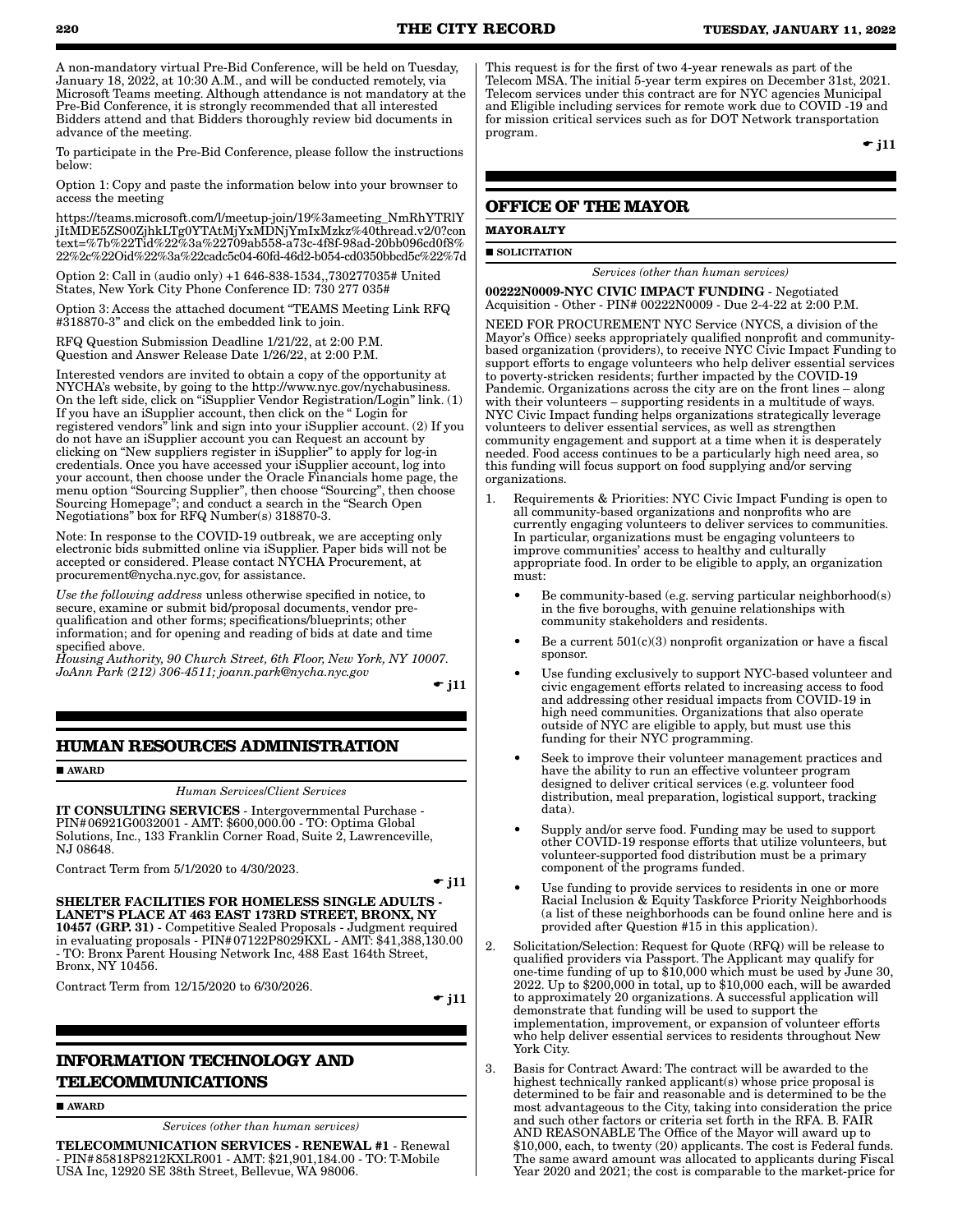similar services; therefore, the ACCO has determined the offered price is fair and reasonable.

j7-13

# **MAYOR'S OFFICE OF CRIMINAL JUSTICE**

#### **CONTRACTS**

#### **INTENT TO AWARD**

*Human Services/Client Services*

00222Y0088-CURE VIOLENCE GLOBAL - Request for Information - PIN# 00222Y0088 - Due 1-13-22 at 2:00 PM.

Pursuant to Section 3-05 of the NYC Procurement Policy Board Rules, It is the intent of the Mayors office of Criminal Justice ("MOCJ") to enter into sole source negotiations with Cure Violence Global (CVG), located at 227 W. Monroe Street. Suite 1025, Chicago, Illinois 60606, for the obtaining site certification, violence interruption and reduction training, and management. Cure Violence Global (CVG) will provide training and technical assistance to community-based programs and/or organizations that are committed to mitigating conflict that leads to gun violence and mobilizing residents to change community norms across the 5 boroughs. CVG is equipped to provide a model approach, curriculum on violence interruption and reduction training, management training, and site certification. These services will be used by MOCJ-funded crisis management system program providers to detect and interrupt conflict, identify and treat the highest risk for harm in communities throughout the City. Please indicate your interest by responding to the RFI EPIN: 00222Y0088 in PASSPort no later than Januaryy 13, 2022, at 2:00 P.M.

To respond in PASSPort please complete the acknowledgement tab and summit a response in the Manage responses tab or respond by email to mocjprocurements@cityhall.nyc.gov. If you have questions about the details of the RFx please submit through the Discussion with Buy Tab. If you need technical assistance, please contact the Mayor's Office of Contract Services (MOCS) by submitting an inquiry to the MOCS Service Desk at https://mocssupport.atlassian.net/servicedesk/ customer/portal/8

*Use the following address* unless otherwise specified in notice, to secure, examine or submit bid/proposal documents, vendor prequalification and other forms; specifications/blueprints; other information; and for opening and reading of bids at date and time specified above.

*Mayor's Office of Criminal Justice, 1 Centre Street, 10th Floor, Room 1012, New York, NY 10007. Alison MacLeod (212) 416-5252; mocjprocurments@cityhall.nyc.gov*

j7-13

#### 00222Y0076-ADVANCE PEACE - Request for Information - PIN#00222Y0076 - Due 1-13-22 at 2:00 P.M.

Pursuant to Section 3-05 of the NYC Procurement Policy Board Rules, it is the intent of the Mayor's Office of Criminal Justice to enter into sole source negotiations with Advance Peace. The Advance Peace Model also known as The Peacemaker Fellowship is a proprietary product researched, field-tested, piloted, administered, evaluated, and conferred exclusively by Advance Peace. Please indicate your interest by responding to the RFI EPIN: 00222Y0076 in PASSPort no later than January 13, 2022, at 2:00 P.M.

To respond in PASSPort, please complete the Acknowledgement tab and submit a response in the Manage responses tab or respond by email to mocjprocurements@cityhall.nyc.gov. if you have questions about the details of the RFx, please submit through the Discussion with Buyer Tab. If you need technical assistance, please contact the Mayor's Office of Contract Services (MOCS) by submitting an inquiry to the MOCS Service Desk at https://mocssupport.atlassian.net/ servicedesk/customer/portal/8

*Use the following address* unless otherwise specified in notice, to secure, examine or submit bid/proposal documents, vendor pre-qualification and other forms; specifications/blueprints; other information; and for opening and reading of bids at date and time specified above. *Mayor's Office of Criminal Justice, 1 Centre Street, 10th Floor, Room 1012, New York, NY 10007. Alison MacLeod (212) 416-5252; mocjprocurements@cityhall.nyc.gov*

# j7-13

# **MAYOR'S FUND TO ADVANCE NEW YORK CITY**

# **FINANCE AND OPERATIONS**

**SOLICITATION** 

*Goods and Services*

### REQUEST FOR PROPOSALS: DESIGNED BY COMMUNITY - Request for Proposals - PIN# 202201 - Due 2-22-22 at 1:00 A.M.

The awarded Non-Profit Community Based Organization will support the enrollment of the Designed by Community Fellowship Cohort through activating their existing Community networks. Non-Profit Community Based Organizations with active Community groups who exist as a part of their operational model will be prioritized.

Please visit the RFP section of our site, at nyc.gov/fund, to view full RFP details.

*Use the following address* unless otherwise specified in notice, to secure, examine or submit bid/proposal documents, vendor prequalification and other forms; specifications/blueprints; other information; and for opening and reading of bids at date and time specified above.

*Mayor's Fund to Advance New York City, 253 Broadway, 6th Floor, New York, NY 10007. Cesaryna Pena (212) 788-2670; fundrfp@cityhall.nyc.gov*

j10-24

# **PARKS AND RECREATION**

AWARD

*Services (other than human services)*

FIRE ALARM INSTALLATION, MONITORING & REPAIR - Renewal - PIN#84619B8406KXLR001 - AMT: \$397,347.10 - TO: Life Safety Engineered Systems Inc, 60 Sonwil Drive, Buffalo, NY 14225-2425.

 $\bullet$  j11

# **POLICE DEPARTMENT**

■ AWARD

*Services (other than human services)*

STRATEGIC AND MANAGEMENT CONSULTING SERVICES - Competitive Sealed Proposals - Other - PIN#05619P0005009 - AMT: \$1,000,000.00 - TO: Guidehouse LLP, 2941 Fairview Park Drive, Suite 501, Falls Church, VA 22042.

The New York City Police Department ("NYPD"), is establishing two pools of appropriately qualified and experienced firms to provide management/business consulting and research and evaluation services to the NYPD, on an as needed project basis. The NYPD will retain a range of consultant firms and research organizations with the capacity to address different scales of projects and tasks.

 $\bullet$  i11

 $\bullet$  j11

# **PUBLIC LIBRARY - QUEENS**

**SOLICITATION** 

*Goods and Services*

PRINT MEDIA DELIVERY - Request for Proposals - PIN# 0122-2 - Due 2-10-22 at 2:00 P.M.

*Use the following address* unless otherwise specified in notice, to secure, examine or submit bid/proposal documents, vendor prequalification and other forms; specifications/blueprints; other information; and for opening and reading of bids at date and time specified above.

*Public Library - Queens, https:*//*www.queenslibrary.org*/*about-us*/ *procurement-opportunities. William R. Funk (718) 990-8684; rfpcontact@queenslibrary.org*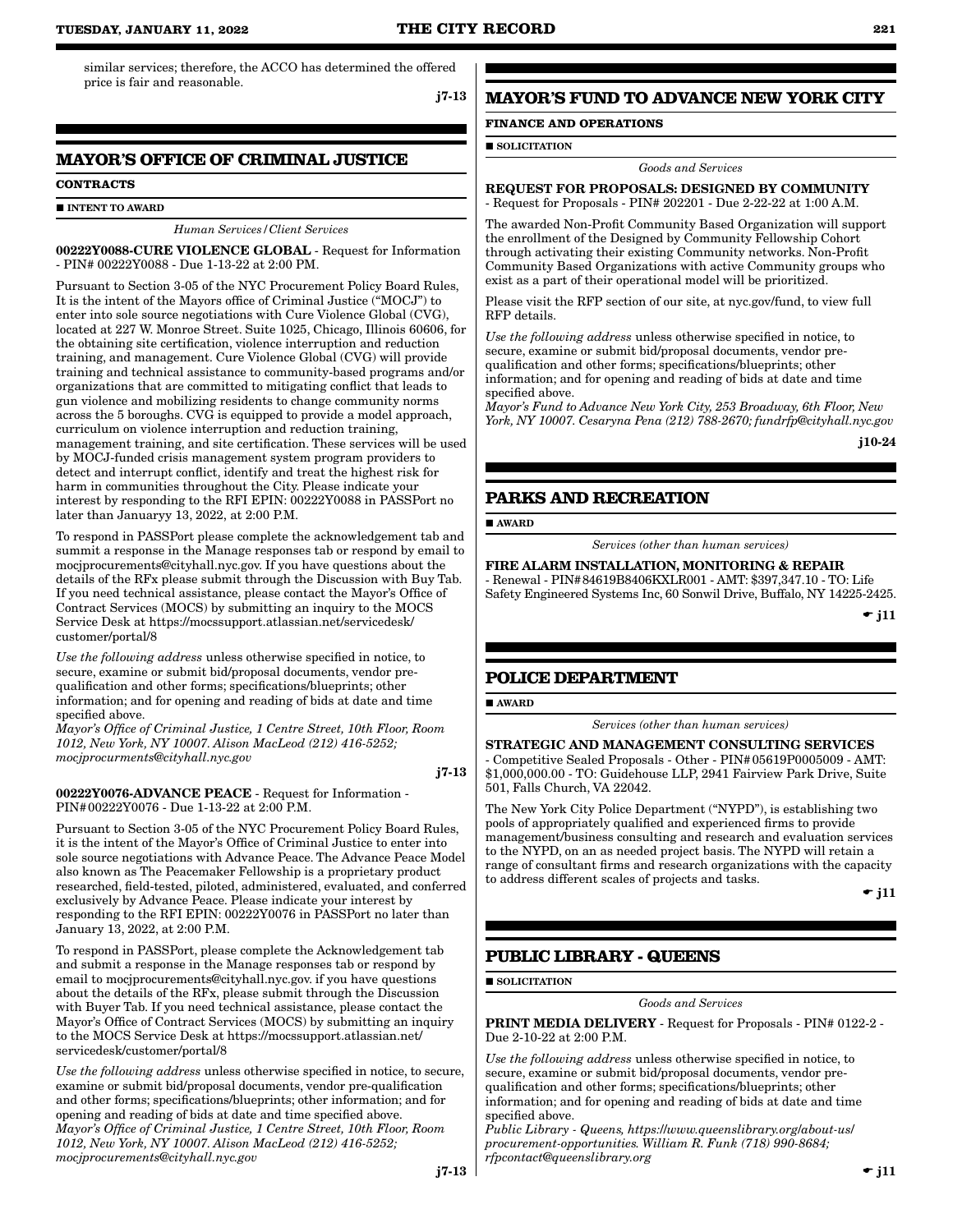# **222 THE CITY RECORD TUESDAY, JANUARY 11, 2022**

Acquired in the proceeding entitled: AMBOY ROAD AND ELTINGVILLE subject to any liens and encumbrances of record on such property. The amount advanced shall cease to bear interest on the specified date above.

Scott M. Stringer Comptroller

d29-j12

#### NOTICE OF ADVANCE PAYMENT OF AWARDS, PURSUANT TO

THE STATUTES IN SUCH cases made and provided, notice is hereby given that the Comptroller of the City of New York, will be ready to pay, at 1 Centre Street, Room 29, New York, NY 10007, on 1/26/2022, to the person or persons legally entitled an amount as certified to the Comptroller by the Corporation Counsel on damage parcels, as follows:

Damage 13, 14, 15 146

Parcel No. 38 Block Lot 13, 14, 15

Acquired in the proceeding entitled: EMAN Realty Corp., subject to any liens and encumbrances of record on such property. The amount advanced shall cease to bear interest on the specified date above.

> BRAD S. LANDER Comptroller

 $\bullet$  j11-25

 $\overline{\phantom{a}}$  i11

# **MAYOR'S OFFICE OF CONTRACT SERVICES**

#### **NOTICE**

Section 4-06 of the Procurement Policy Rules requires City agencies, to process contract payments efficiently and expeditiously, so as to assure timely contract payments to those suppliers doing business with the City.

The Rule further requires that when payments are made after the Required Payment Date ("RPD"), interest, unless otherwise specified in the Rules, must be paid to the supplier.

The Comptroller and the Office of Management and Budget (OMB), have jointly set the new Prompt Payment Interest Rate. The new Prompt Payment Interest Rate is 1.625%, effective on payments for the six-month period January 1, 2022 – June 30, 2022.

Questions on this notice should be directed to: Matt Sullivan Mayor's Office of Contract Services 255 Greenwich, 9th Floor New York, NY 10007 matt.sullivan@mocs.nyc.gov

# **CHANGES IN PERSONNEL**

| ELECTION POLL<br>WORKERS<br>BOARD OF<br>FOR PERIOD ENDING 11/12/21 |                  |       |               |                  |      |                 |               |
|--------------------------------------------------------------------|------------------|-------|---------------|------------------|------|-----------------|---------------|
|                                                                    |                  |       |               |                  |      |                 |               |
|                                                                    |                  | TITLE |               |                  |      |                 |               |
| NAME                                                               |                  | NUM   | <b>SALARY</b> | <b>ACTION</b>    | PROV | <b>EFF DATE</b> | <b>AGENCY</b> |
| LIAO                                                               | x<br><b>NORA</b> | 9POLL | \$1.0000      | APPOINTED        | YES  | 01/01/21        | 300           |
| LIN                                                                | HONGGENG         | 9POLL | \$1.0000      | <b>APPOINTED</b> | YES  | 01/01/21        | 300           |
| LIN                                                                | LAN              | 9POLL | \$1.0000      | APPOINTED        | YES  | 01/01/21        | 300           |
| LIN                                                                | <b>SHENGJIE</b>  | 9POLL | \$1.0000      | APPOINTED        | YES  | 01/01/21        | 300           |
| LINAREZ                                                            | <b>ELIZABET</b>  | 9POLL | \$1.0000      | APPOINTED        | YES  | 01/01/21        | 300           |
| LINDSEY                                                            | GREGORY          | 9POLL | \$1.0000      | <b>APPOINTED</b> | YES  | 01/01/21        | 300           |
| LIRANZO                                                            | ANA              | 9POLL | \$1.0000      | APPOINTED        | YES  | 01/01/21        | 300           |
| <b>LITARDO</b>                                                     | CAMILA<br>Е      | 9POLL | \$1.0000      | <b>APPOINTED</b> | YES  | 01/01/21        | 300           |
| LITTLE                                                             | DANNETHI         | 9POLL | \$1,0000      | APPOINTED        | YES  | 01/01/21        | 300           |
| LITTLE                                                             | SARASSIE L       | 9POLL | \$1.0000      | <b>APPOINTED</b> | YES  | 01/01/21        | 300           |
| LIU                                                                | CUIYIN           | 9POLL | \$1.0000      | <b>APPOINTED</b> | YES  | 01/01/21        | 300           |

 **BOARD OF ELECTION POLL WORKERS FOR PERIOD ENDING 11/12/21**

|                 |                 | TITLE |               |                  |      |             |               |
|-----------------|-----------------|-------|---------------|------------------|------|-------------|---------------|
| <b>NAME</b>     |                 | NUM   | <b>SALARY</b> | <b>ACTION</b>    | PROV | DATE<br>EFF | <b>AGENCY</b> |
| LIU             | <b>HUA</b>      | 9POLL | \$1,0000      | <b>APPOINTED</b> | YES  | 01/01/21    | 300           |
| LIU             | JINGYI          | 9POLL | \$1,0000      | <b>APPOINTED</b> | YES  | 10/31/21    | 300           |
| LLIVICHUZHCA    | STEPHANI M      | 9POLL | \$1,0000      | <b>APPOINTED</b> | YES  | 01/01/21    | 300           |
| LLOYD           | VIRGINIA        | 9POLL | \$1,0000      | APPOINTED        | YES  | 01/01/21    | 300           |
| <b>LOMBARDO</b> | CRISTINA        | 9POLL | \$1,0000      | <b>APPOINTED</b> | YES  | 01/01/21    | 300           |
| LONT            | <b>NEFERTIT</b> | 9POLL | \$1,0000      | <b>APPOINTED</b> | YES  | 01/01/21    | 300           |
| LOPEZ           | GLADYS          | 9POLL | \$1,0000      | <b>APPOINTED</b> | YES  | 01/01/21    | 300           |
| LOPEZ           | JORGE<br>L      | 9POLL | \$1,0000      | APPOINTED        | YES  | 01/01/21    | 300           |
| LOPEZ           | MICHELE         | 9POLL | \$1,0000      | <b>APPOINTED</b> | YES  | 01/01/21    | 300           |
| LOPEZ           | <b>STEPHANY</b> | 9POLL | \$1,0000      | <b>APPOINTED</b> | YES  | 01/01/21    | 300           |
| LOUIS           | M<br>MARIE      | 9POLL | \$1,0000      | <b>APPOINTED</b> | YES  | 01/01/21    | 300           |
| LOVELL          | CATHERIN        | 9POLL | \$1,0000      | <b>APPOINTED</b> | YES  | 01/01/21    | 300           |

# **SPECIAL MATERIALS**

# **COMPTROLLER**

**NOTICE** 

Damage

NOTICE OF ADVANCE PAYMENT OF AWARDS PURSUANT TO THE STATUTES IN SUCH cases made and provided, notice is hereby given that the Comptroller of the City of New York, will be ready to pay, at 1 Centre Street, Room 629, New York, NY 10007 on 1/13/2022, to the person or persons legally entitled an amount as certified, to the Comptroller by the Corporation Counsel on damage parcels, as follows:

| Damage     |                  |                       |
|------------|------------------|-----------------------|
| Parcel No. | Block            | $_{\rm Lot}$          |
| 16A & 16B  | ADJACENT TO 8007 | <b>ADJACENT TO 59</b> |

Acquired in the proceeding entitled: AMBOY ROAD NORTHEAST AND SOUTHWEST OF PAGE AVENUE subject to any liens and encumbrances of record on such property. The amount advanced shall cease to bear interest on the specified date above.

> Scott M. Stringer Comptroller

> > d29-j12

NOTICE OF ADVANCE PAYMENT OF AWARDS PURSUANT TO THE STATUTES IN SUCH cases made and provided, notice is hereby given that the Comptroller of the City of New York, will be ready to pay, at 1 Centre Street, Room 629, New York, NY 10007 on 1/13/2022, to the person or persons legally entitled an amount as certified, to the Comptroller by the Corporation Counsel on damage parcels, as follows:

| Damage     |       |     |
|------------|-------|-----|
| Parcel No. | Block | Lot |
| 37A        | 13631 | 15  |
| 38A        | 13631 | 13  |
| 39A        | 13631 | 11  |
| 40A        | 13631 | 9   |
| 43A & 43B  | 13603 | 29  |
| 44A        | 13603 | 28  |
| 45A        | 13603 | 25  |
| 53A        | 13603 | 8   |
| 59A        | 13604 | 46  |
| 60A        | 13604 | 45  |
| 116A       | 13607 | 27  |
|            |       |     |

Acquired in the proceeding entitled: ROSEDALE AVENUE AREA STREETS – STAGE 1 subject to any liens and encumbrances of record on such property. The amount advanced shall cease to bear interest on the specified date above.

> Scott M. Stringer Comptroller

d29-j12

NOTICE OF ADVANCE PAYMENT OF AWARDS PURSUANT TO THE STATUTES IN SUCH cases made and provided, notice is hereby given that the Comptroller of the City of New York, will be ready to pay, at 1 Centre Street, Room 629, New York, NY 10007 on 1/13/2022, to the person or persons legally entitled an amount as certified, to the Comptroller by the Corporation Counsel on damage parcels, as follows:

| Damage                  |       |                              |
|-------------------------|-------|------------------------------|
| Parcel No.              | Block | Lot                          |
| 4,4A                    | 5497  | PART OF & ADJACENT TO LOT 89 |
| 5,5A                    | 5497  | PART OF & ADJACENT TO LOT 84 |
| 6,6A                    | 5497  | PART OF & ADJACENT TO LOT 80 |
| 7, 7A                   | 5497  | PART OF & ADJACENT TO LOT 72 |
| 15A, 15B                | 5237  | <b>ADJACENT TO LOT 48</b>    |
| 16A, 16B, 16C, 16D, 16E | 5237  | <b>ADJACENT TO LOT 45</b>    |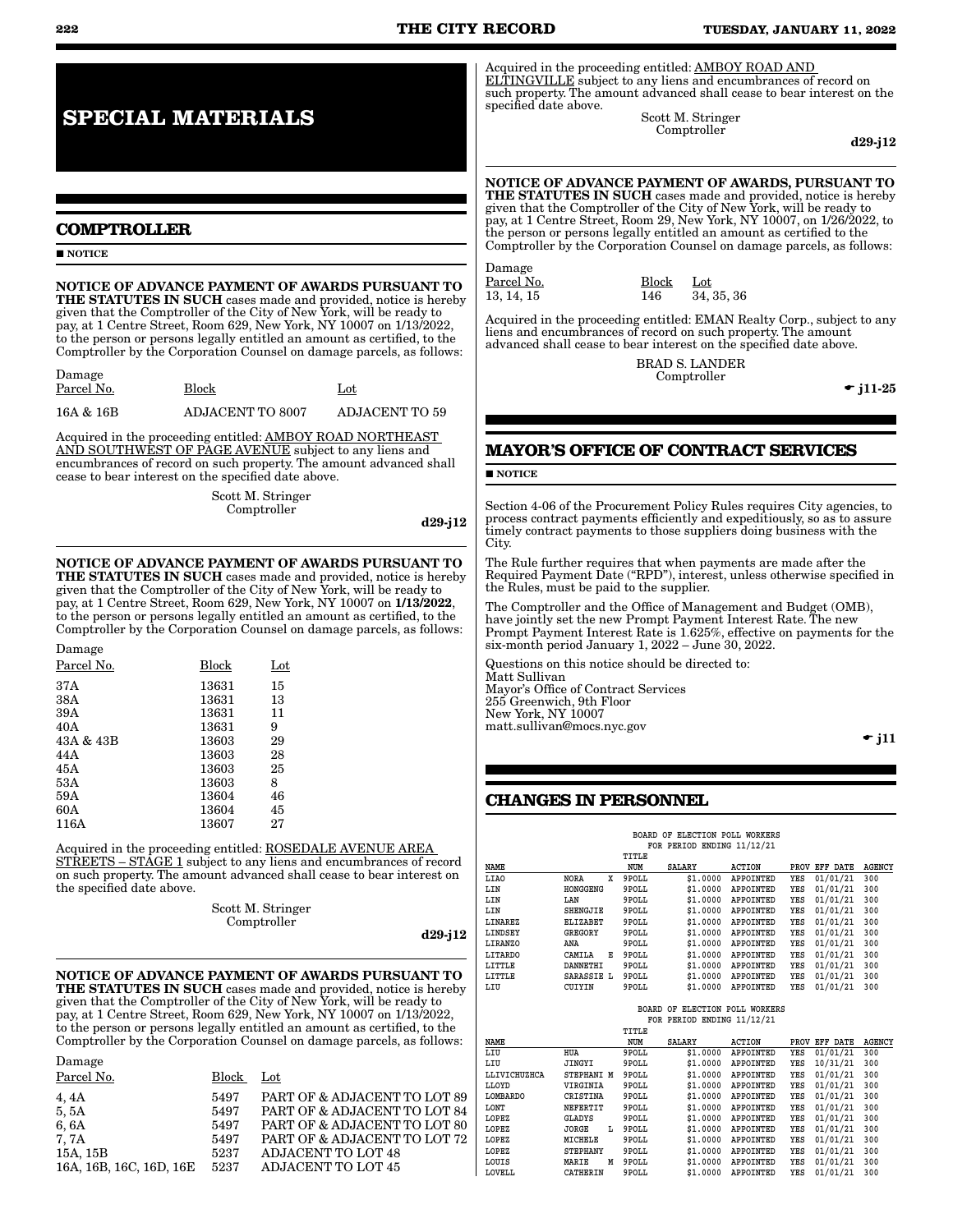#### **TUESDAY, JANUARY 11, 2022 THE CITY RECORD 223**

| LOVICK II           | ANDREW          |   | 9POLL | \$1,0000 | APPOINTED        | YES | 01/01/21 | 300 |
|---------------------|-----------------|---|-------|----------|------------------|-----|----------|-----|
| LU                  | <b>SHARON</b>   |   | 9POLL | \$1,0000 | APPOINTED        | YES | 01/01/21 | 300 |
| LUGO                | ARIELL          |   | 9POLL | \$1,0000 | APPOINTED        | YES | 01/01/21 | 300 |
| LUGO                | KIMBERLY        |   | 9POLL | \$1,0000 | APPOINTED        | YES | 01/01/21 | 300 |
| LUNA                | <b>CRYSTAL</b>  | I | 9POLL | \$1,0000 | APPOINTED        | YES | 01/01/21 | 300 |
| LUNG                | KUI             |   | 9POLL | \$1,0000 | APPOINTED        | YES | 01/01/21 | 300 |
| LYNES               | <b>JENNINE</b>  |   | 9POLL | \$1,0000 | APPOINTED        | YES | 01/01/21 | 300 |
| <b>LYPHER</b>       | ANDRE           |   | 9POLL | \$1,0000 | APPOINTED        | YES | 01/01/21 | 300 |
| MACK                | <b>KISHAWN</b>  |   | 9POLL | \$1,0000 | APPOINTED        | YES | 01/01/21 | 300 |
| MACK                | SHAOUASI J      |   | 9POLL | \$1,0000 | APPOINTED        | YES | 01/01/21 | 300 |
| MADU                | CHIAMAKA        |   | 9POLL | \$1,0000 | APPOINTED        | YES | 01/01/21 | 300 |
| MAHANY              | WILL            |   | 9POLL | \$1,0000 | APPOINTED        | YES | 01/01/21 | 300 |
| MAJORS              | TICHINA         |   | 9POLL | \$1,0000 | APPOINTED        | YES | 01/01/21 | 300 |
| MAJUMDAR            | MOHAMMAD M      |   | 9POLL | \$1,0000 | APPOINTED        | YES | 01/01/21 | 300 |
| MAK                 | CHRISTOP O      |   | 9POLL | \$1,0000 | APPOINTED        | YES | 01/01/21 | 300 |
| <b>MALAVE</b>       | <b>ELIDES</b>   |   | 9POLL | \$1,0000 | APPOINTED        | YES | 01/01/21 | 300 |
| MALDONADO           | LIZA            |   | 9POLL | \$1,0000 | APPOINTED        | YES | 01/01/21 | 300 |
| MALONE              | TYNIISHA G      |   | 9POLL | \$1.0000 | APPOINTED        | YES | 01/01/21 | 300 |
| MANBODH             | TASHANIE        |   | 9POLL | \$1,0000 | APPOINTED        | YES | 01/01/21 | 300 |
| MANIGAULT           | <b>WANDA</b>    | N | 9POLL | \$1,0000 | APPOINTED        | YES | 01/01/21 | 300 |
| <b>MANSO</b>        | <b>RISHELLE</b> |   | 9POLL | \$1,0000 | APPOINTED        | YES | 01/01/21 | 300 |
| <b>MANSON SMITH</b> | <b>DONNA</b>    | L | 9POLL | \$1,0000 | APPOINTED        | YES | 01/01/21 | 300 |
| MARILES             | <b>ENRIOUE</b>  |   | 9POLL | \$1,0000 | APPOINTED        | YES | 01/01/21 | 300 |
| <b>MARIN</b>        | <b>CINDEREL</b> |   | 9POLL | \$1,0000 | APPOINTED        | YES | 01/01/21 | 300 |
| MARINO              | KIMBERLY        |   | 9POLL | \$1,0000 | <b>APPOINTED</b> | YES | 01/01/21 | 300 |
| MARK                | <b>SUSAN</b>    |   | 9POLL | \$1,0000 | APPOINTED        | YES | 01/01/21 | 300 |
| MAROSITZ            | <b>STEPHEN</b>  | R | 9POLL | \$1.0000 | <b>APPOINTED</b> | YES | 01/01/21 | 300 |
| MARQUEZ             | <b>JEANNETT</b> |   | 9POLL | \$1,0000 | APPOINTED        | YES | 01/01/21 | 300 |
| <b>MARSHALL</b>     | <b>ANTHONY</b>  |   | 9POLL | \$1,0000 | <b>APPOINTED</b> | YES | 01/01/21 | 300 |
| MARSHALL            | <b>SHELLEY</b>  | Α | 9POLL | \$1,0000 | APPOINTED        | YES | 01/01/21 | 300 |
| MARTICH             | <b>JASMINE</b>  |   | 9POLL | \$1.0000 | APPOINTED        | YES | 01/01/21 | 300 |
| MARTIN              | <b>KERRIE</b>   |   | 9POLL | \$1,0000 | APPOINTED        | YES | 01/01/21 | 300 |
| <b>MARTINEZ</b>     | <b>ALEJANDR</b> |   | 9POLL | \$1,0000 | APPOINTED        | YES | 01/01/21 | 300 |
| <b>MARTINEZ</b>     | <b>DELANCEY</b> |   | 9POLL | \$1,0000 | APPOINTED        | YES | 01/01/21 | 300 |
| <b>MARTINEZ</b>     | <b>KAMERON</b>  |   | 9POLL | \$1,0000 | APPOINTED        | YES | 01/01/21 | 300 |
| MARTINEZ            | <b>PLACIDO</b>  | J | 9POLL | \$1.0000 | APPOINTED        | YES | 01/01/21 | 300 |
| <b>MARTINEZ</b>     | <b>SHAUN NI</b> |   | 9POLL | \$1,0000 | APPOINTED        | YES | 01/01/21 | 300 |
| <b>MARTORANO</b>    | <b>KATHRYN</b>  | Α | 9POLL | \$1.0000 | APPOINTED        | YES | 01/01/21 | 300 |
| <b>MATEO</b>        | <b>ANTONIA</b>  |   | 9POLL | \$1,0000 | APPOINTED        | YES | 01/01/21 | 300 |
|                     |                 |   |       |          |                  |     |          |     |
|                     |                 |   |       |          |                  |     |          |     |

# **BOARD OF ELECTION POLL WORKERS FOR PERIOD ENDING 11/12/21**

|                        |                 |   | TITLE |                                |                  |     |               |               |
|------------------------|-----------------|---|-------|--------------------------------|------------------|-----|---------------|---------------|
| NAME                   |                 |   | NUM   | <b>SALARY</b>                  | <b>ACTION</b>    |     | PROV EFF DATE | <b>AGENCY</b> |
| <b>MATHIAS</b>         | AMIRAI          |   | 9POLL | \$1.0000                       | APPOINTED        | YES | 01/01/21      | 300           |
| MATHIEU                | <b>GEORGES</b>  | J | 9POLL | \$1.0000                       | APPOINTED        | YES | 01/01/21      | 300           |
| MATHURIN               | ROXANNE         | C | 9POLL | \$1.0000                       | APPOINTED        | YES | 01/01/21      | 300           |
| <b>MATIAS</b>          | <b>EDWINSON</b> |   | 9POLL | \$1,0000                       | APPOINTED        | YES | 01/01/21      | 300           |
| <b>MATOS</b>           | IRVING          |   | 9POLL | \$1.0000                       | APPOINTED        | YES | 01/01/21      | 300           |
| MATOS LOPEZ            | LESLIE          | F | 9POLL | \$1.0000                       | APPOINTED        | YES | 01/01/21      | 300           |
| MATTHEW                | MATTHEWS M      |   | 9POLL | \$1.0000                       | APPOINTED        | YES | 01/01/21      | 300           |
| <b>MATTHEWS</b>        | <b>AIREANA</b>  |   | 9POLL | \$1.0000                       | APPOINTED        | YES | 01/01/21      | 300           |
| <b>MAXIME</b>          | <b>GEDEON</b>   |   | 9POLL | \$1.0000                       | APPOINTED        | YES | 01/01/21      | 300           |
| MAYFIELD               | LAKESHIA        |   | 9POLL | \$1.0000                       | APPOINTED        | YES | 01/01/21      | 300           |
| MAYNARD                | TAMARA          | М | 9POLL | \$1.0000                       | APPOINTED        | YES | 01/01/21      | 300           |
| MAZYCK                 | TERESA          | L | 9POLL | \$1.0000                       | APPOINTED        | YES | 01/01/21      | 300           |
| MC GILL                | SANDRA          |   | 9POLL | \$1.0000                       | APPOINTED        | YES | 01/01/21      | 300           |
| MCCALL                 | <b>RONNIE</b>   |   | 9POLL | \$1.0000                       | APPOINTED        | YES | 01/01/21      | 300           |
| MCCALLUM               | SANDRA          | Υ | 9POLL | \$1.0000                       | APPOINTED        | YES | 01/01/21      | 300           |
| MCCARTER               | TRACY           | R | 9POLL | \$1.0000                       | APPOINTED        | YES | 01/01/21      | 300           |
| MCCOY                  | <b>ELENA</b>    |   | 9POLL | \$1.0000                       | APPOINTED        | YES | 01/01/21      | 300           |
| <b>MCCRAE</b>          | MONAY           | E | 9POLL | \$1.0000                       | APPOINTED        | YES | 01/01/21      | 300           |
| MCDONALD               | MICHAEL         |   | 9POLL | \$1.0000                       | APPOINTED        | YES | 01/01/21      | 300           |
| MCDOUGAL               | <b>DANA</b>     | L | 9POLL | \$1.0000                       | APPOINTED        | YES | 01/01/21      | 300           |
| MCEACHERN              | ERRIS           |   | 9POLL | \$1.0000                       | APPOINTED        | YES | 01/01/21      | 300           |
| <b>MCFARLANE</b>       | <b>NYEEMA</b>   | к | 9POLL | \$1.0000                       | APPOINTED        | YES | 01/01/21      | 300           |
| MCKENZIE               | <b>BRIANA</b>   |   | 9POLL | \$1.0000                       | APPOINTED        | YES | 01/01/21      | 300           |
| MCMICHAEL              | <b>KAELYN</b>   |   | 9POLL | \$1.0000                       | APPOINTED        | YES | 01/01/21      | 300           |
| MCMILLAN               | <b>SUSAN</b>    | к | 9POLL | \$1.0000                       | APPOINTED        | YES | 01/01/21      | 300           |
| MCRAE                  | <b>ROXANNE</b>  | M | 9POLL | \$1.0000                       | APPOINTED        | YES | 01/01/21      | 300           |
| MCRAE                  | VERNICE         |   | 9POLL | \$1,0000                       | APPOINTED        | YES | 01/01/21      | 300           |
| MECKLOSKY              | KATHRYN         |   | 9POLL | \$1.0000                       | <b>APPOINTED</b> | YES | 01/01/21      | 300           |
| MEDINA                 | <b>ANGEL</b>    | I | 9POLL | \$1.0000                       | APPOINTED        | YES | 01/01/21      | 300           |
| <b>MEDINA-RESTREPO</b> | YESENIA         |   | 9POLL | \$1.0000                       | APPOINTED        | YES | 01/01/21      | 300           |
| MEDLEY                 | SYLVESTE A      |   | 9POLL | \$1.0000                       | APPOINTED        | YES | 01/01/21      | 300           |
| MEI                    | <b>JIARONG</b>  |   | 9POLL | \$1.0000                       | APPOINTED        | YES | 01/01/21      | 300           |
| MEJIA                  | ROGER           |   | 9POLL | \$1.0000                       | APPOINTED        | YES | 01/01/21      | 300           |
| MENARD                 | KEISHA          |   | 9POLL | \$1.0000                       | APPOINTED        | YES | 01/01/21      | 300           |
| MENDEZ                 | <b>DORCSAS</b>  |   | 9POLL | \$1.0000                       | APPOINTED        | YES | 01/01/21      | 300           |
| MENDIETA GARZA         | MARK            | А | 9POLL | \$1.0000                       | APPOINTED        | YES | 01/01/21      | 300           |
| MENDOZA                | MARINO          | Α | 9POLL | \$1.0000                       | APPOINTED        | YES | 01/01/21      | 300           |
| <b>MERCADO</b>         | <b>JASON</b>    |   | 9POLL | \$1.0000                       | APPOINTED        | YES | 01/01/21      | 300           |
| MERINO                 | CRISTINA        |   | 9POLL | \$1.0000                       | APPOINTED        | YES | 01/01/21      | 300           |
| <b>MERINO</b>          | MICHELLE        |   | 9POLL | \$1.0000                       | APPOINTED        | YES | 01/01/21      | 300           |
| <b>MERINO</b>          | MICHELLE        |   | 9POLL | \$1,0000                       | APPOINTED        | YES | 01/01/21      | 300           |
| MERKIN                 | JAMES           | N | 9POLL | \$1.0000                       | APPOINTED        | YES | 01/01/21      | 300           |
| MERZIER                | <b>JASON</b>    |   | 9POLL | \$1.0000                       | APPOINTED        | YES | 01/01/21      | 300           |
| MEYER                  | CYNTHIA         | B | 9POLL | \$1.0000                       | APPOINTED        | YES | 01/01/21      | 300           |
| MILLER                 | <b>JEAN</b>     | A | 9POLL | \$1.0000                       | APPOINTED        | YES | 01/01/21      | 300           |
| MILLER                 | MIKAILA         |   | 9POLL | \$1.0000                       | APPOINTED        | YES | 01/01/21      | 300           |
| MINERVINI              | <b>ROSA</b>     | M | 9POLL | \$1.0000                       | APPOINTED        | YES | 01/01/21      | 300           |
| MINGO                  | NAMINAY         |   | 9POLL | \$1.0000                       | APPOINTED        | YES | 01/01/21      | 300           |
| MINKO                  | <b>BENNETT</b>  |   | 9POLL | \$1.0000                       | APPOINTED        | YES | 01/01/21      | 300           |
| MIRZA                  | SAIMA           |   | 9POLL | \$1.0000                       | <b>APPOINTED</b> | YES | 01/01/21      | 300           |
| MOKLIAK                | GREGORY         |   | 9POLL | \$1.0000                       | APPOINTED        | YES | 01/01/21      | 300           |
|                        |                 |   |       |                                |                  |     |               |               |
|                        |                 |   |       | BOARD OF ELECTION POLL WORKERS |                  |     |               |               |
|                        |                 |   |       | FOR PERIOD ENDING 11/12/21     |                  |     |               |               |
|                        |                 |   | TITLE |                                |                  |     |               |               |
| NAME                   |                 |   | NUM   | SALARY                         | <b>ACTION</b>    |     | PROV EFF DATE | <b>AGENCY</b> |

| <b>MONTAS</b>           | YASNIL          |   | 9POLL          | \$1.0000                       | APPOINTED        | YES | 01/01/21      | 300           |
|-------------------------|-----------------|---|----------------|--------------------------------|------------------|-----|---------------|---------------|
| MONTERO                 | <b>EDRA</b>     |   | 9POLL          | \$1.0000                       | APPOINTED        | YES | 01/01/21      | 300           |
| MOODY                   | <b>BERNARD</b>  | C | 9POLL          | \$1.0000                       | APPOINTED        | YES | 01/01/21      | 300           |
| MOORE                   | <b>EBONEE</b>   | к | 9POLL          | \$1.0000                       | APPOINTED        | YES | 01/01/21      | 300           |
| MOORE                   | JERRY           |   | 9POLL          | \$1.0000                       | APPOINTED        | YES | 01/01/21      | 300           |
| MOORE                   | NAKIA           | K | 9POLL          | \$1.0000                       | APPOINTED        | YES | 01/01/21      | 300           |
| MOORE                   | <b>ROBERT</b>   |   | 9POLL          | \$1.0000                       | APPOINTED        | YES | 01/01/21      | 300           |
| MOREL                   | CARLOS          |   | 9POLL          | \$1.0000                       | APPOINTED        | YES | 01/01/21      | 300           |
| MORENCY                 | LARRY           |   | 9POLL          | \$1.0000                       | APPOINTED        | YES | 01/01/21      | 300           |
| MORGAN                  | <b>DUQUEANA</b> |   | 9POLL          | \$1.0000                       | APPOINTED        | YES | 01/01/21      | 300           |
| MORGAN                  | MELISA          | A | 9POLL          | \$1.0000                       | APPOINTED        | YES | 01/01/21      | 300           |
| MOSKOWITZ               | MAYA            |   | 9POLL          | \$1.0000                       | APPOINTED        | YES | 01/01/21      | 300           |
| MOTA                    | <b>KARINA</b>   |   | 9POLL          | \$1.0000                       | APPOINTED        | YES | 01/01/21      | 300           |
| MOY                     | <b>VICTOR</b>   |   | 9POLL          | \$1.0000                       | APPOINTED        | YES | 01/01/21      | 300           |
| MOYA                    | NANCY           | M | 9POLL          | \$1.0000                       | APPOINTED        | YES | 01/01/21      | 300           |
| MOYA GOLDENBERG MARTA   |                 |   | 9POLL          | \$1,0000                       | APPOINTED        | YES | 01/01/21      | 300           |
| MUHAMMAD                | AISHA           | A | 9POLL          | \$1.0000                       | APPOINTED        | YES | 01/01/21      | 300           |
| MUKHITDINOV             | MUKHAMMA        |   | 9POLL          | \$1.0000                       | APPOINTED        | YES | 01/01/21      | 300           |
| MULET-SOLTREN           | <b>DEVION</b>   | М | 9POLL          | \$1.0000                       | APPOINTED        | YES | 01/01/21      | 300           |
| MULHAUSEN               | <b>EILEEN</b>   |   | 9POLL          | \$1.0000                       | APPOINTED        | YES | 01/01/21      | 300           |
| MULINGE                 | FLORENTI M      |   | 9POLL          | \$1.0000                       | APPOINTED        | YES | 01/01/21      | 300           |
| MULYADI                 | <b>ANGIE</b>    |   | 9POLL          | \$1.0000                       | APPOINTED        | YES | 01/01/21      | 300           |
| MURILLO MOSQUER BEATRIZ |                 | E | 9POLL          | \$1.0000                       | APPOINTED        | YES | 01/01/21      | 300           |
| MURPHY                  | <b>FELICIA</b>  |   | 9POLL          | \$1.0000                       | APPOINTED        | YES | 01/01/21      | 300           |
| MUYET                   | C               |   | 9POLL          | \$1.0000                       | APPOINTED        | YES | 01/01/21      | 300           |
| <b>MYETTE</b>           | PETER           |   | 9POLL          | \$1.0000                       | APPOINTED        | YES | 01/01/21      | 300           |
| MYLES                   | JAMES           |   | 9POLL          | \$1.0000                       | APPOINTED        | YES | 01/01/21      | 300           |
|                         |                 |   |                |                                |                  |     |               | 300           |
| NAAMA                   | YARIMI          |   | 9POLL          | \$1.0000                       | APPOINTED        | YES | 01/01/21      |               |
| <b>NAGENGAST</b>        | <b>SHEILA</b>   | Α | 9POLL          | \$1.0000                       | APPOINTED        | YES | 01/01/21      | 300           |
| <b>NAPOLEON</b>         | CAMILLE         |   | 9POLL          | \$1,0000                       | APPOINTED        | YES | 01/01/21      | 300           |
| NARINE                  | ALEXANDE        |   | 9POLL          | \$1.0000                       | APPOINTED        | YES | 01/01/21      | 300           |
| <b>NARINE</b>           | KIRAN           | С | 9POLL          | \$1.0000                       | APPOINTED        | YES | 01/01/21      | 300           |
| NASIR SR                | <b>KHALIFA</b>  | F | 9POLL          | \$1.0000                       | APPOINTED        | YES | 01/01/21      | 300           |
| <b>NATERA</b>           | GLORIA          | D | 9POLL          | \$1.0000                       | APPOINTED        | YES | 01/01/21      | 300           |
| <b>NAVARRETE</b>        | <b>NICOLE</b>   | C | 9POLL          | \$1.0000                       | APPOINTED        | YES | 01/01/21      | 300           |
| <b>NAVARRO</b>          | <b>ARTURO</b>   |   | 9POLL          | \$1.0000                       | APPOINTED        | YES | 01/01/21      | 300           |
| <b>NAVARRO</b>          | LAURA           |   | 9POLL          | \$1.0000                       | APPOINTED        | YES | 01/01/21      | 300           |
| NAZIFA                  | <b>JANNATUN</b> |   | 9POLL          | \$1.0000                       | APPOINTED        | YES | 01/01/21      | 300           |
| NEHAMA                  | SOPHIA          | C | 9POLL          | \$1.0000                       | APPOINTED        | YES | 10/29/21      | 300           |
| <b>NELSON</b>           | DIMITRI         |   | 9POLL          | \$1.0000                       | APPOINTED        | YES | 01/01/21      | 300           |
| <b>NELSON</b>           | <b>ELAINE</b>   | в | 9POLL          | \$1.0000                       | APPOINTED        | YES | 01/01/21      | 300           |
| <b>NELSON</b>           | MICHAEL         | A | 9POLL          | \$1.0000                       | APPOINTED        | YES | 01/01/21      | 300           |
| <b>NELSON JR</b>        | AARON           | A | 9POLL          | \$1.0000                       | APPOINTED        | YES | 01/01/21      | 300           |
| <b>NESBITT</b>          | <b>JENNEL</b>   |   | 9POLL          | \$1,0000                       | APPOINTED        | YES | 01/01/21      | 300           |
| <b>NESRALA</b>          | YAMILE          |   | 9POLL          | \$1.0000                       | APPOINTED        | YES | 01/01/21      | 300           |
| NEYRA                   | <b>EDISON</b>   |   | 9POLL          | \$1,0000                       | APPOINTED        | YES | 01/01/21      | 300           |
| ΝG                      | AARON           |   | 9POLL          | \$1.0000                       | APPOINTED        | YES | 01/01/21      | 300           |
| NΙ                      | DANYU           |   | 9POLL          | \$1.0000                       | APPOINTED        | YES | 01/01/21      | 300           |
| <b>NIEUENKERK</b>       | <b>DONALD</b>   | E | 9POLL          | \$1.0000                       | APPOINTED        | YES | 01/01/21      | 300           |
|                         |                 |   |                |                                |                  |     |               |               |
|                         |                 |   |                | BOARD OF ELECTION POLL WORKERS |                  |     |               |               |
|                         |                 |   |                | FOR PERIOD ENDING 11/12/21     |                  |     |               |               |
|                         |                 |   | TITLE          |                                |                  |     |               |               |
| NAME                    |                 |   | NUM            | <b>SALARY</b>                  | <b>ACTION</b>    |     | PROV EFF DATE | <b>AGENCY</b> |
| <b>NIEVES</b>           | CHRISTIA        |   | 9POLL          | \$1.0000                       | APPOINTED        | YES | 01/01/21      | 300           |
| NIEVES SAAVEDRA LUZ     |                 | М | 9POLL          | \$1.0000                       | APPOINTED        | YES | 01/01/21      | 300           |
| <b>NIMMONS</b>          | <b>CURTIS</b>   | L | 9POLL          | \$1,0000                       | APPOINTED        | YES | 11/01/21      | 300           |
| NORT.                   | <b>RSTHEP</b>   |   | <b>QDOT.T.</b> | \$1,0000                       | <b>APPOINTED</b> | VRS | 01/01/21      | 300           |

| NIEVES SAAVEDRA LUZ |                       | M | 9POLL | \$1,0000 | APPOINTED        | YES | 01/01/21 | 300 |
|---------------------|-----------------------|---|-------|----------|------------------|-----|----------|-----|
| <b>NIMMONS</b>      | <b>CURTIS</b>         | L | 9POLL | \$1,0000 | APPOINTED        | YES | 11/01/21 | 300 |
| NOEL                | <b>ESTHER</b>         |   | 9POLL | \$1,0000 | APPOINTED        | YES | 01/01/21 | 300 |
| <b>NOGUERA</b>      | <b>AYMAR</b>          | G | 9POLL | \$1,0000 | <b>APPOINTED</b> | YES | 01/01/21 | 300 |
| NOGUERA-CSERNIC     | MILENA                |   | 9POLL | \$1,0000 | <b>APPOINTED</b> | YES | 01/01/21 | 300 |
| <b>NOGUET</b>       | <b>KAREN</b>          |   | 9POLL | \$1,0000 | APPOINTED        | YES | 01/01/21 | 300 |
| <b>NOOR</b>         | ATIA                  |   | 9POLL | \$1,0000 | APPOINTED        | YES | 01/01/21 | 300 |
| <b>NORMAN</b>       | <b>DENNIS</b>         |   | 9POLL | \$1,0000 | APPOINTED        | YES | 01/01/21 | 300 |
| <b>NOWAR</b>        | <b><i>JAFREEN</i></b> |   | 9POLL | \$1,0000 | APPOINTED        | YES | 01/01/21 | 300 |
| NUNEZ               | ARIEL                 | Α | 9POLL | \$1,0000 | <b>APPOINTED</b> | YES | 01/01/21 | 300 |
| <b>NUNEZ</b>        | CHRISTIA A            |   | 9POLL | \$1,0000 | APPOINTED        | YES | 01/01/21 | 300 |
| NUNEZ               | <b>DANIEL</b>         |   | 9POLL | \$1,0000 | APPOINTED        | YES | 01/01/21 | 300 |
| <b>NYAMEKYE</b>     | SAMUEL                |   | 9POLL | \$1.0000 | APPOINTED        | YES | 01/01/21 | 300 |
| <b>NYAMEKYE</b>     | <b>SHANICE</b>        | т | 9POLL | \$1,0000 | <b>APPOINTED</b> | YES | 01/01/21 | 300 |
| <b>NYANG</b>        | <b>MBAHEH</b>         |   | 9POLL | \$1,0000 | APPOINTED        | YES | 01/01/21 | 300 |
| <b>NZIAN</b>        | <b>INZA</b>           | L | 9POLL | \$1,0000 | <b>APPOINTED</b> | YES | 01/01/21 | 300 |
| O'BRADY             | <b>JOSANNE</b>        | Α | 9POLL | \$1,0000 | APPOINTED        | YES | 01/01/21 | 300 |
| O'NEAL              | KIRK                  |   | 9POLL | \$1.0000 | APPOINTED        | YES | 01/01/21 | 300 |
| <b>OCAMPO</b>       | KATHERIN              |   | 9POLL | \$1.0000 | APPOINTED        | YES | 01/01/21 | 300 |
| <b>OCONNOR</b>      | <b>SUSAN</b>          |   | 9POLL | \$1,0000 | <b>APPOINTED</b> | YES | 01/01/21 | 300 |
| <b>OGANDO</b>       | MICHAEL               |   | 9POLL | \$1,0000 | <b>APPOINTED</b> | YES | 01/01/21 | 300 |
| OLATUNJI            | RACHEL                | O | 9POLL | \$1,0000 | APPOINTED        | YES | 01/01/21 | 300 |
| <b>OLIVERAS</b>     | LUIS                  | Α | 9POLL | \$1.0000 | APPOINTED        | YES | 01/01/21 | 300 |
| OLPHIE              | <b>CYNTHIA</b>        | Α | 9POLL | \$1.0000 | <b>APPOINTED</b> | YES | 01/01/21 | 300 |
| OPPENHEIM           | JEFF                  |   | 9POLL | \$1,0000 | APPOINTED        | YES | 01/01/21 | 300 |

**ORTIZ SPOLL \$1.0000 APPOINTED YES 01/01/21 300**<br>**ORTIZ SPOLL \$1.0000 APPOINTED YES 01/01/21 300** 

**OQUENDO JASMINE 9POLL \$1.0000 APPOINTED YES 01/01/21 300 ORITI GRETA C 9POLL \$1.0000 APPOINTED YES 01/01/21 300 ORTEGA KEVIN A 9POLL \$1.0000 APPOINTED YES 01/01/21 300 ORTIZ MALKY 9POLL \$1.0000 APPOINTED YES 01/01/21 300 ORTIZ SONIA 9POLL \$1.0000 APPOINTED YES 01/01/21 300**

**OSBOURNE RICHAR SHONETTE 9POLL \$1.0000 APPOINTED YES 01/01/21 300**<br>OSHAUGHNESSY JAQUELYN L 9POLL \$1.0000 APPOINTED YES 01/01/21 300

| MEYER          | CYNTHIA        | B  | 9POLL |                                | \$1.0000 APPOINTED | YES | 01/01/21 300   |               | <b>OSHAUGHNESSY</b> | <b>JAOUELYN L</b> |    | 9POLL   | \$1,0000 | APPOINTED          | YES | 01/01/21 300 |  |
|----------------|----------------|----|-------|--------------------------------|--------------------|-----|----------------|---------------|---------------------|-------------------|----|---------|----------|--------------------|-----|--------------|--|
| MILLER         | JEAN           | A  | 9POLL |                                | \$1.0000 APPOINTED | YES | 01/01/21 300   |               | OSHIRO              | YOSHINAR          |    | 9POLL   | \$1,0000 | APPOINTED          | YES | 01/01/21 300 |  |
| MILLER         | MIKAILA        |    | 9POLL |                                | \$1.0000 APPOINTED | YES | $01/01/21$ 300 |               | OSPINO              | <b>SHEILLY</b>    |    | 9POLL   | \$1,0000 | APPOINTED          | YES | 01/01/21 300 |  |
| MINERVINI      | ROSA           | м  | 9POLL |                                | \$1.0000 APPOINTED | YES | 01/01/21 300   |               | OTIOTIO             | TAOFIK            | C. | 9POLL   |          | \$1.0000 APPOINTED | YES | 01/01/21 300 |  |
| <b>MINGO</b>   | NAMINAY        |    | 9POLL |                                | \$1.0000 APPOINTED | YES | 01/01/21 300   |               | <b>OVERSTREET</b>   | GLORIA            |    | 9POLL   |          | \$1.0000 APPOINTED | YES | 10/26/21 300 |  |
| MINKO          | <b>BENNETT</b> |    | 9POLL |                                | \$1.0000 APPOINTED | YES | 01/01/21 300   |               | <b>OWENS</b>        | LATOYA            |    | S 9POLL |          | \$1.0000 APPOINTED | YES | 01/01/21 300 |  |
| MIRZA          | SAIMA          |    | 9POLL |                                | \$1.0000 APPOINTED | YES | 01/01/21 300   |               | <b>OWENS</b>        | TRACIE            | к. | 9 POLL  |          | \$1.0000 APPOINTED | YES | 01/01/21 300 |  |
| <b>MOKLIAK</b> | GREGORY        |    | 9POLL |                                | \$1.0000 APPOINTED | YES | 01/01/21 300   |               | <b>OYNAR</b>        | <b>HANDE</b>      |    | 9POLL   | \$1,0000 | APPOINTED          | YES | 01/01/21 300 |  |
|                |                |    |       |                                |                    |     |                |               | PABLA               | <b>NAVJOT</b>     |    | 9POLL   |          | \$1.0000 APPOINTED | YES | 01/01/21 300 |  |
|                |                |    |       | BOARD OF ELECTION POLL WORKERS |                    |     |                |               | PADILLA-SUSANA      | <b>KATHERIN M</b> |    | 9POLL   |          | \$1.0000 APPOINTED | YES | 01/01/21 300 |  |
|                |                |    |       | FOR PERIOD ENDING 11/12/21     |                    |     |                |               | PAISLEY             | PHILLIP           | E. | 9POLL   |          | \$1.0000 APPOINTED | YES | 01/01/21 300 |  |
|                |                |    | TITLE |                                |                    |     |                |               | PANDY-MARTINEZ      | <b>KARINA</b>     |    | 9POLL   | \$1,0000 | APPOINTED          | YES | 01/01/21 300 |  |
| NAME           |                |    | NUM   | <b>SALARY</b>                  | <b>ACTION</b>      |     | PROV EFF DATE  | <b>AGENCY</b> | PARAMANIK           | MOHAMMAD H        |    | 9POLL   | \$1,0000 | APPOINTED          | YES | 01/01/21 300 |  |
| MONAGHAN       | WILLIAM        | F. | 9POLL | \$1,0000                       | APPOINTED          | YES | 01/01/21 300   |               | PAREDES             | JORDI             |    | 9POLL   | \$1,0000 | APPOINTED          | YES | 01/01/21 300 |  |
| <b>MONDAL</b>  | ARIFUL         | н  | 9POLL | \$1,0000                       | APPOINTED          | YES | $01/01/21$ 300 |               | PARKER              | ALEXUS            | T. | 9POLL   | \$1,0000 | APPOINTED          | YES | 01/01/21 300 |  |
|                |                |    |       |                                |                    |     |                |               |                     |                   |    |         |          |                    |     |              |  |